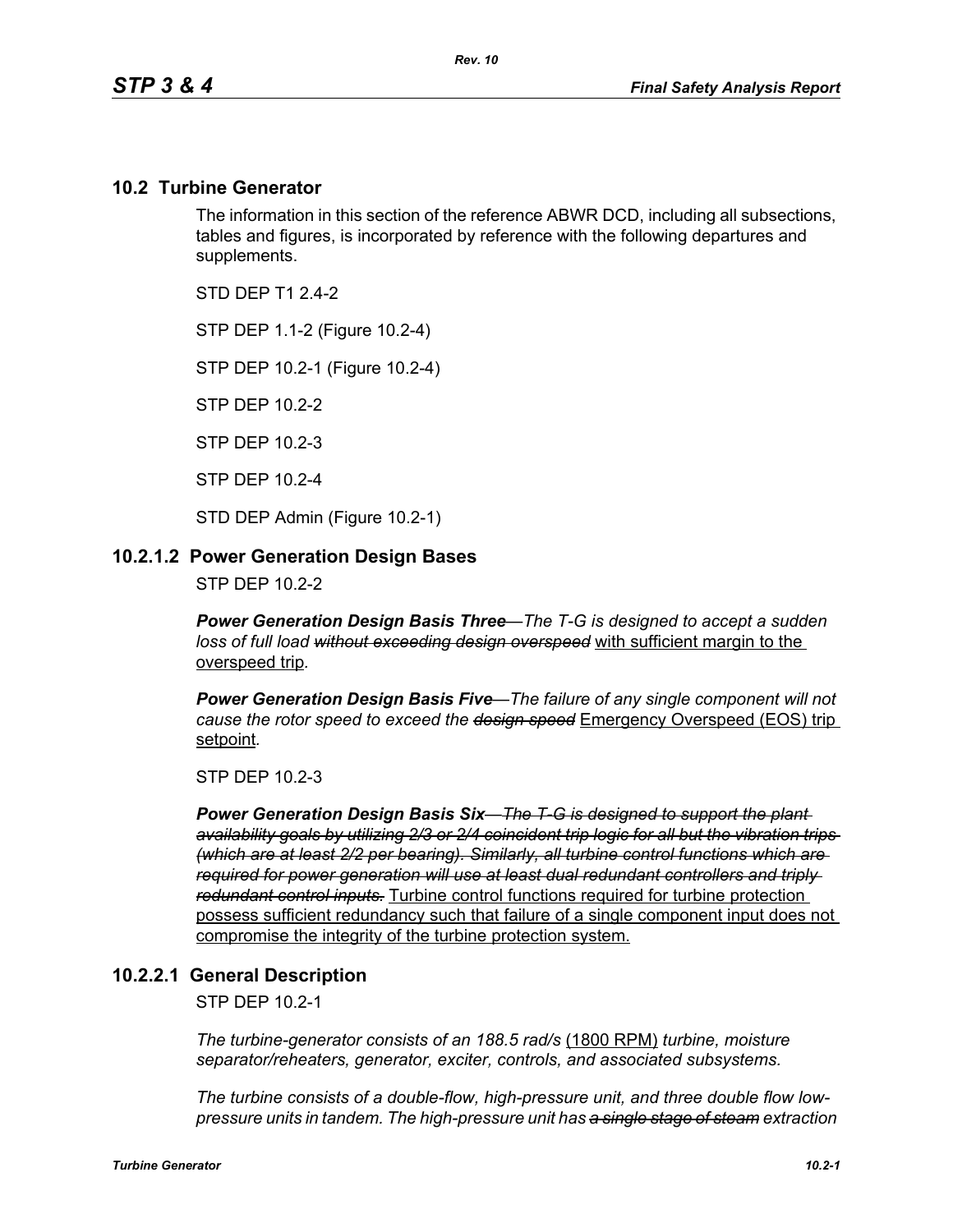points for reheater reheating steam and high pressure feedwater heating*. Moisture separation and reheating of the high-pressure turbine exhaust steam is performed by four* two *combined moisture separator/reheaters (MSRs). Two MSRs are* A MSR is *located on each side of the T-G centerline. The steam passes through the lowpressure turbines, each with four extraction points for the four low-pressure stages of*  feedwater heating, and exhausts into the main condenser. In addition to the moisture separators in the *external MSRs, the turbines are designed to separate water from the steam and drain it to the next lowest extraction point feedwater heater* turbine steam path has provisions for removing some additional moisture and routing it to extraction lines.

*The generator is a direct driven, three-phase, 60 Hz, 188.5 rad/s* (1800 RPM) *synchronous generator with a water-cooled stator* armature winding *and hydrogen cooled rotor.*

*The turbine-generator uses a digital monitoring and control system which, in coordination with the turbine Steam Bypass and Pressure Control System, controls the turbine speed, load, and flow for startup and normal operations. The control system operates the turbine stop valves, control valves, and combined intermediate* stop and intercept *valves (CIVs). T-G supervisory instrumentation is provided for operational analysis and malfunction diagnosis.*

*Automatic control functions are programmed to protect the Nuclear Steam Supply System through appropriate corrective actions (Section 7.7).*

*T-G accessories include the bearing lubrication oil system, electrohydraulic control (EHC) system,* turbine hydraulic system, *turning gear, hydrogen* gas control *and CO2 system, seal oil system, stator cooling water system, exhaust hood spray system, turbine gland sealing system,* MSR reheater heating steam system *and turbine supervisory instrument (TSI) system.*

#### STD DEP Admin

*The T-G unit and associated piping, valves, and controls* instruments *are located completely within the Turbine Building. There are no safety-related systems or components* The safety-related instruments *located within the Turbine Building with the exception of* are *the* safety-related *Reactor Protection System (RPS) sensors on the T-G unit. The safety-related switches or transducers used to detect fast closure of the turbine main stop and control valves* and closure of the main stop valves and the Leak Detection and Isolation System (LDS) sensors used to detect *and high high* main *condenser back* shell *pressure*, low main steam header pressure, and main steam line leakage. The safety-related instrumentation is *are fail safe, hence any local failure associated with the T-G unit will not adversely affect any safety-related equipment. Failure of T-G equipment cannot preclude safe shutdown of the reactor.*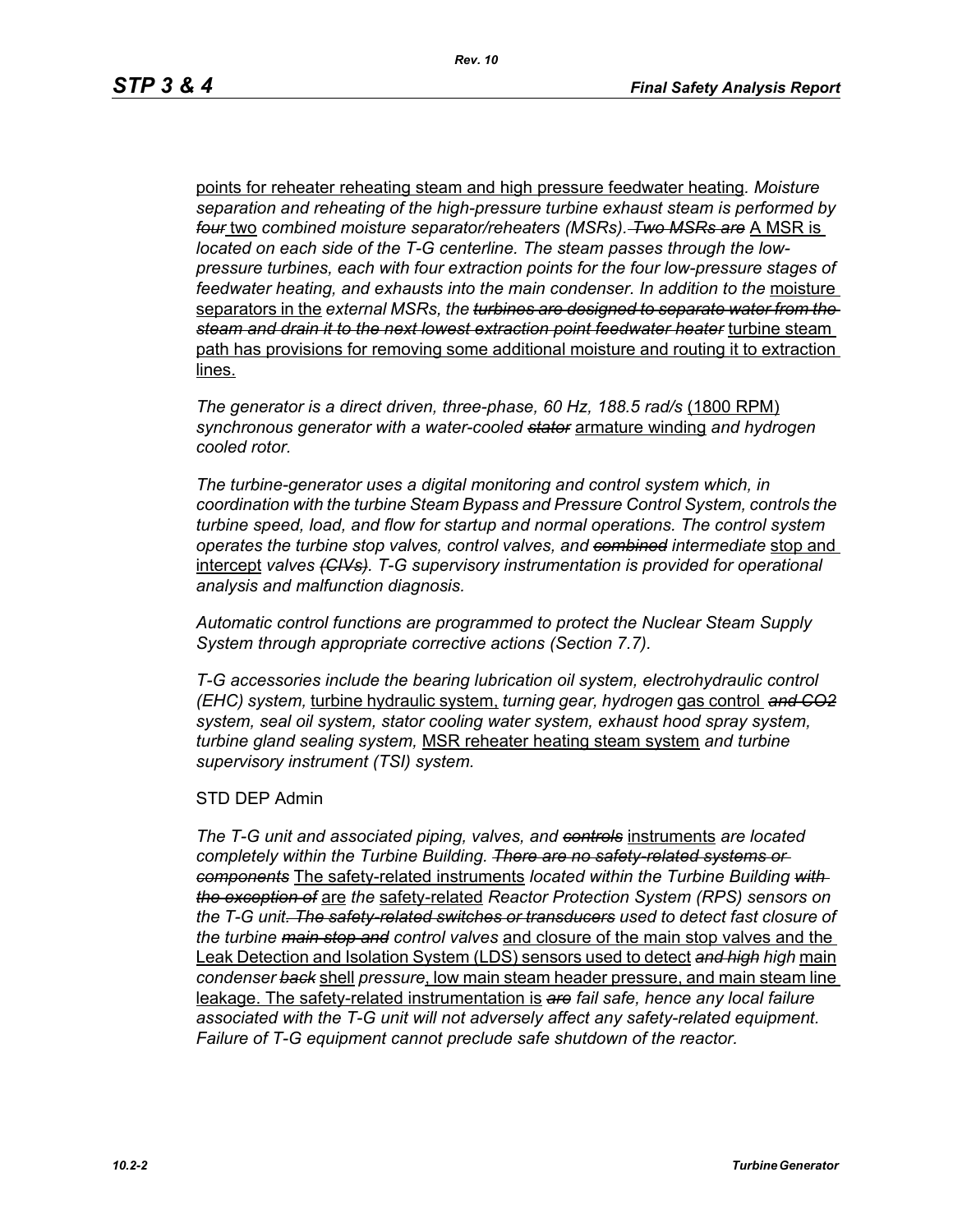#### STD DEP T1 2.4-2

The Turbine Building contains the safety-related electrical switchgear and trip breakers for the condensate pumps for the mitigation of a postulated feedwater line break in accordance with Subsection 8.3.1.1.1.

#### **10.2.2.2 Component Description**

STP DEP 10.2-1

*Main Stop and Control Valves—Four high-pressure main stop and control valves admit steam to the high-pressure (HP) turbine. The primary function of the main stop valves is to quickly shut off the steam flow to the turbine under emergency conditions. The primary function of the control valves is to control steam flow to the turbine in response to the turbine control system.*

*The main stop valves are operated in an open-closed mode either by the emergency trip, fast acting valve for tripping, or by a small solenoid valve for testing. The disks are totally unbalanced and cannot open against full differential pressure. A bypass is provided to pressurize the below seat areas of the four valves. Springs are designed to close the main stop valve in approximately 0.20*0.30 *second under the emergency conditions listed in Subsection 10.2.2.5.*

*Each stop valve contains a permanent steam strainer to prevent foreign matter from entering the control valves and turbine.*

*The control valves are designed to ensure tight shutoff. The valves are of sufficient size, relative to their cracking pressure, to require a partial balancing. Each control valve is operated by a single acting, spring-closed servomotor opened by a high pressure fire-resistant fluid supplied through a servo valve. The control valve is designed to close in approximately 0.20*0.30 *second.*

*Moisture Separator Reheaters—Four*Two *horizontal cylindrical-shell, combined moisture separator/reheaters (MSRs) are installed in the steam path between the high and low pressure turbines. The MSRs serve to dry and reheat the HP turbine steam exhaust (crossaround steam), before it enters the low-pressure turbines. This improves cycle efficiency and reduces moisture-related erosion and corrosion in the low-pressure turbines. Crossaround steam is piped into the bottom of the MSR. Moisture is removed in chevron-type moisture separators, and is drained to the moisture separator drain tank and from there to the heater drain tank* appropriate stage of feedwater heating*. The dry crossaround steam next passes upward across the reheater which is supplied with main steam. Finally, the crossaround steam is routed to the combined intermediate valves (CIVs), which are located just upstream of the low-pressure turbines inlet nozzles.The reheaters drain, via drain tanks, to the forward pumped heater drain system, which discharges to the reactor feedwater pump suction. Safety valves are provided on the MSR for overpressure protection.* The steam next passes upward across the two reheater stages. Heating steam to the first reheater stage is supplied by extraction steam and heating steam to the second reheater stage is supplied with main steam. Reheated steam is routed to the intermediate stop and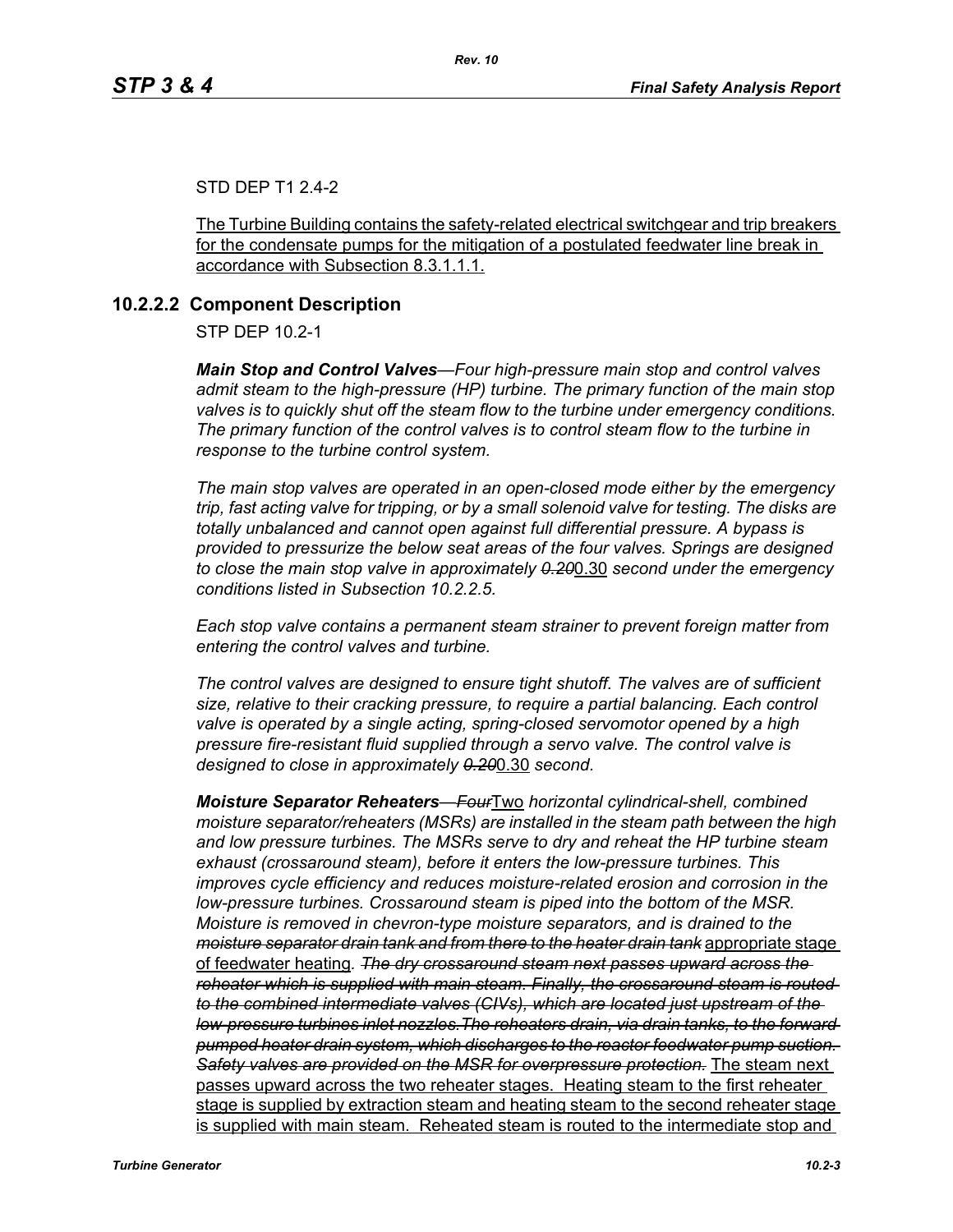intercept valves, which are located just upstream of the low-pressure turbine inlet nozzles. Relief valves are provided on the MSR for overpressure protection.

*Combined Intermediate* **Stop and Intercept** *Valves* **(Intermediate Stop Valves and Intercept Valves)***— Two combined intermediate valves (CIVs) are provided for each*  LP turbine, one in each steam supply line, called the hot reheat line. The combined intermediate valves (*CIV*s) *consists of two valves—the intercept valve and the intermediate stop valve, which share a common casing. Although they utilize a common casing, these valves have entirely separate operating mechanisms and controls. The function of the CIVs is to protect the turbine against overspeed from steam and water energy stored between the main stop and control valves and the CIVs. One CIV is located on each side of each LP turbine.* Hydraulically operated intermediate stop valves (ISVs) and intercept valves (IVs) are provided in each hot reheat line just upstream of the Low Pressure (LP) turbine inlets. Upon loss of load, the intercept valves first close then throttle steam to the LP turbine, as required to control speed. The intermediate stop valves close on a turbine trip. The intermediate stop valves and intercept valves are designed to rapidly close to control turbine overspeed.

*Steam from the MSRs enters the single inlet of each valve casing, passes through the permanent basket strainer, past the intercept valve and stop valve disks, and enters the LP turbine through a single inlet* these valves*. The CIVs* which *are located as close to the LP turbine as possible to limit the amount of uncontrolled steam available for overspeeding the turbine. Upon loss of load, the intercept valve first closes then throttles steam to the LP turbine, as required to control speed and maintain synchronization. It is* These valves are *capable of opening against full system pressure. The intermediate stop valves close only if the intercept valves fail to operate properly. These valves are capable of opening against a pressure differential of approximately 15% of the maximum expected system pressure. The intermediate stop valve and intercept valve* and *are designed to close in approximately 0.2 second.* 

*Low-Pressure Turbines—Each LP turbine receives steam from two CIVs* hot reheat lines*. The steam is expanded* expands *axially across several stages of stationary and moving buckets* blades*. Turbine stages are numbered consecutively, starting with the first HP turbine stage.*

*Extraction steam from the LP turbines supplies the first four stages of feedwater heating. A fifth extraction stage may be provided to remove moisture and protect the last-stage buckets from erosion induced by water droplets. This extraction is drained directly to the condenser.*

*Extraction Non-return Valves—Upon loss of load, the steam contained downstream of the turbine extractions could flow back into the turbine, across the remaining turbine stages, and into the condenser. Associated condensate could flash to steam under this condition and contribute to the backflow of steam or could be entrained with the steam flow and damage the turbines. Extraction n*N*on-return valves are installed in the*  employed in selected *extraction lines to the first, second, third and, if required, forth stage of turbine extractions to guard against this backflow and the resulting potential damage due to water entrainment or overspeed condition* prevent overspeeding*.*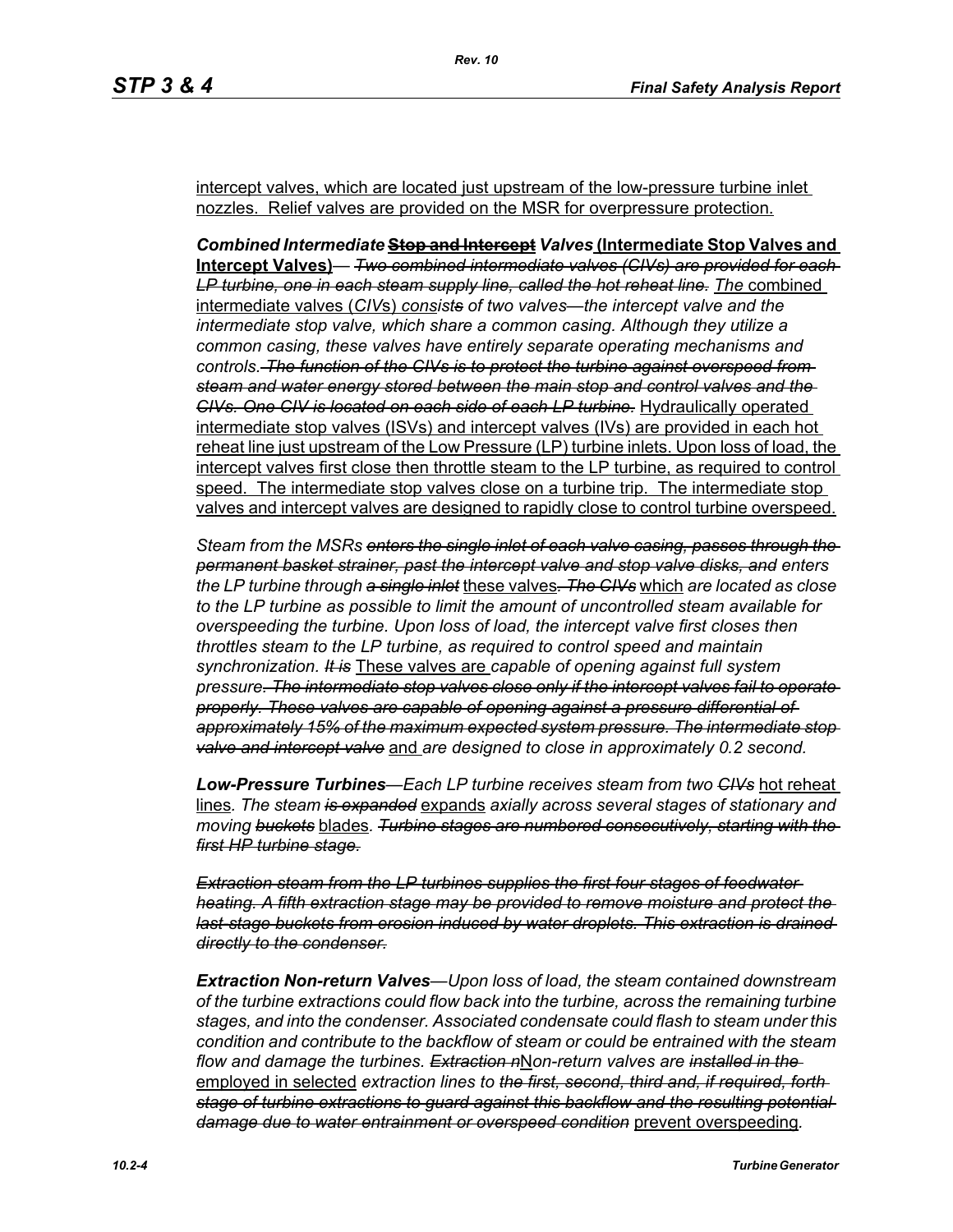The non-return valves are spring assisted closure type check valves. Spring assisted non-return valves are held open with instrument air. They close on loss of air. When the air is released the springs act to close the valves. Closure time is within 2 seconds from tripping the air relay dump valve. If the air relay dump valve fails to vent the air to the non-return valve actuators, they will close on reverse steam flow.

There are thirteen (13) extraction non-return valves. Seven are located on high pressure extraction steam lines to the two No. 5 and two No. 6 feedwater heaters, the two MSRs, and the turbine gland seal evaporator. Six are located on low pressure turbine extraction lines to the three No. 3 and three No. 4 low pressure heaters. A single failure of an extraction nonreturn valve will not cause the turbine speed to exceed its design overspeed of 120% of rated speed after a full load rejection.

Non-return valves are not used on extraction lines to the three No. 1 and three No. 2 low pressure heaters and, because of the relatively low potential energy for increasing the turbine speed, are not required for turbine overspeed protection.

Generator—The generator is a direct-driven, three-phase, 60 Hz, 188.5 rad/s (1800 RPM)*, four-pole synchronous generator with water-cooled stator and hydrogen cooled rotor.*

*The rotor is manufactured from a one-piece forging and includes layers of field windings embedded in milled slots. The windings are held radially by steel slot wedges at the rotor outside diameter. The wedge material maintains its mechanical properties at elevated temperature. The magnetic field is generated by DC power which is fed to the windings through collector rings located outboard of the main generator bearings. The rotor body and shaft is machined from a single, solid steel forging. Detailed examinations include:* 

- *(1) material property checks on test specimens taken from the forging;*
- *(2) photomicrographs for examination of microstructure;*
- *(3) magnetic particle and ultrasonic examination;*
- *(4) surface finish tests of slots for indication of a stress riser* residual stress measurement at vendor factory test.

STP DEP 1.1-2

STP DEP 10.2-4

*Bulk Hydrogen System—The bulk hydrogen and CO*2 *system is illustrated on Figure 10.2-4. The hydrogen system is designed to provide the necessary flow and pressure at the main generator for purging carbon dioxide during startup and supply makeup hydrogen for generator leakage during normal operation.*

*The bulk hydrogen system utilizes the guidelines given in EPRI report NP-5283-SR-A*  with respect to these portions of the guidelines involving hydrogen that do not deal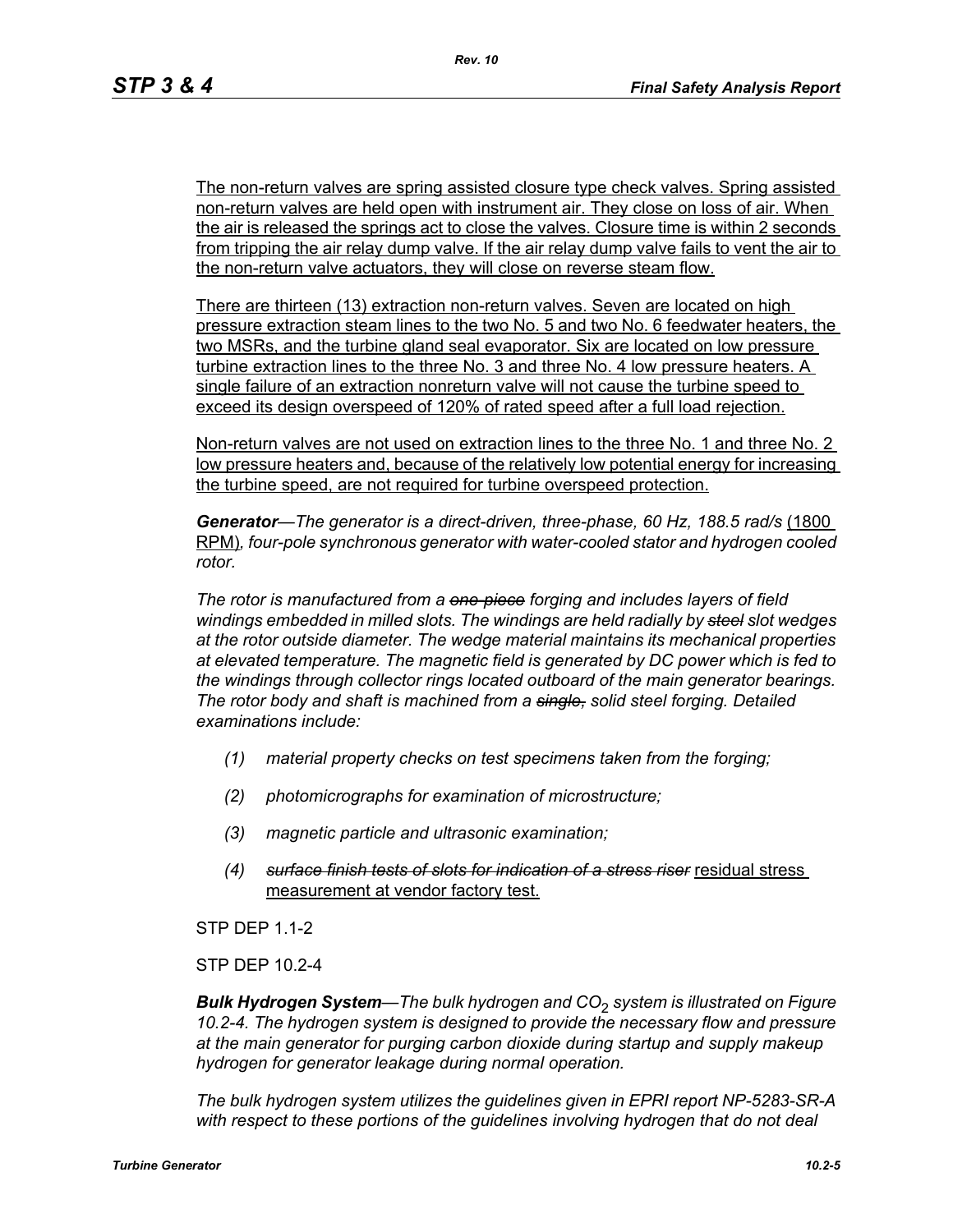*specifically with the HWC system. Specifically, the bulk hydrogen system piping and components will be located to reduce risk from their failures.* A single bulk hydrogen storage facility will be used to store hydrogen compressed gas cylinders for STP 3 & 4. *The bulk hydrogen storage is located outside but near the Turbine Building* and at least 100m from any safety-related building*. The hydrogen lines are provided with a pressure reducing station that limits the maximum flow to less than 100 standard cubic meters per minute before entering the Turbine Building. Equipment and controls used to mitigate the consequences of a hydrogen fire/explosion will be designed to be accessible and remain functional during the postulated postaccident condition. The design features and/or administrative controls shall be provided to ensure that the hydrogen supply is isolated when normal building ventilation is lost.*

#### **10.2.2.3 Normal Operation**

STP DEP 10.2-1

*During normal operation, the main stop valves and CIVs* , intermediate stop valves and intercept valves *are wide open. Operation of the T-G is under the control of the Electro-Hydraulic Control (EHC) System. The EHC System is comprised of three basic subsystems: the speed control unit, the load control unit, and the flow control unit. The normal function of the EHC System is to generate the position signals for the four main stop valves, four main control valves, and six CIVs* intermediate stop valves and six intercept valves.

#### **10.2.2.4 Turbine Overspeed Protection System**

The information in this subsection of the reference ABWR DCD is replaced in its entirety with the following information.

STP DEP 10.2-3

The electro-hydraulic control (EHC) system provides the normal speed control for the turbine and comprises a first line of defense against turbine overspeed. This system includes the main steam control valves (CV), intermediate steam intercept valves (IV), and fast-acting valve-closing functions within the EHC system. The normal speed control unit utilizes three speed signals. Loss of any two of these speed signals initiates a turbine trip via the Emergency Trip System (ETS). An increase in speed above setpoint tends to close the control and intercept valves in proportion to the speed increase. The EHC fully shuts off steam to the high pressure turbine (HP) at approximately 105% of the turbine rated speed by closing the turbine control valves, and the EHC fully shuts off steam to the low pressure turbines (LPs) at approximately 107% of the turbine rated speed by closing the intercept valves.

Rapid turbine accelerations resulting from a sudden loss of load at higher power levels normally initiate the fast-acting solenoids via the speed control system's Power-Load Unbalance (PLU) function, to rapidly close the control valves and intercept valves irrespective of the current turbine speed. Normal speed control is supplemented by the PLU function which is implemented in the EHC, and together they form the first line of defense against turbine overspeed. The PLU uses the difference between turbine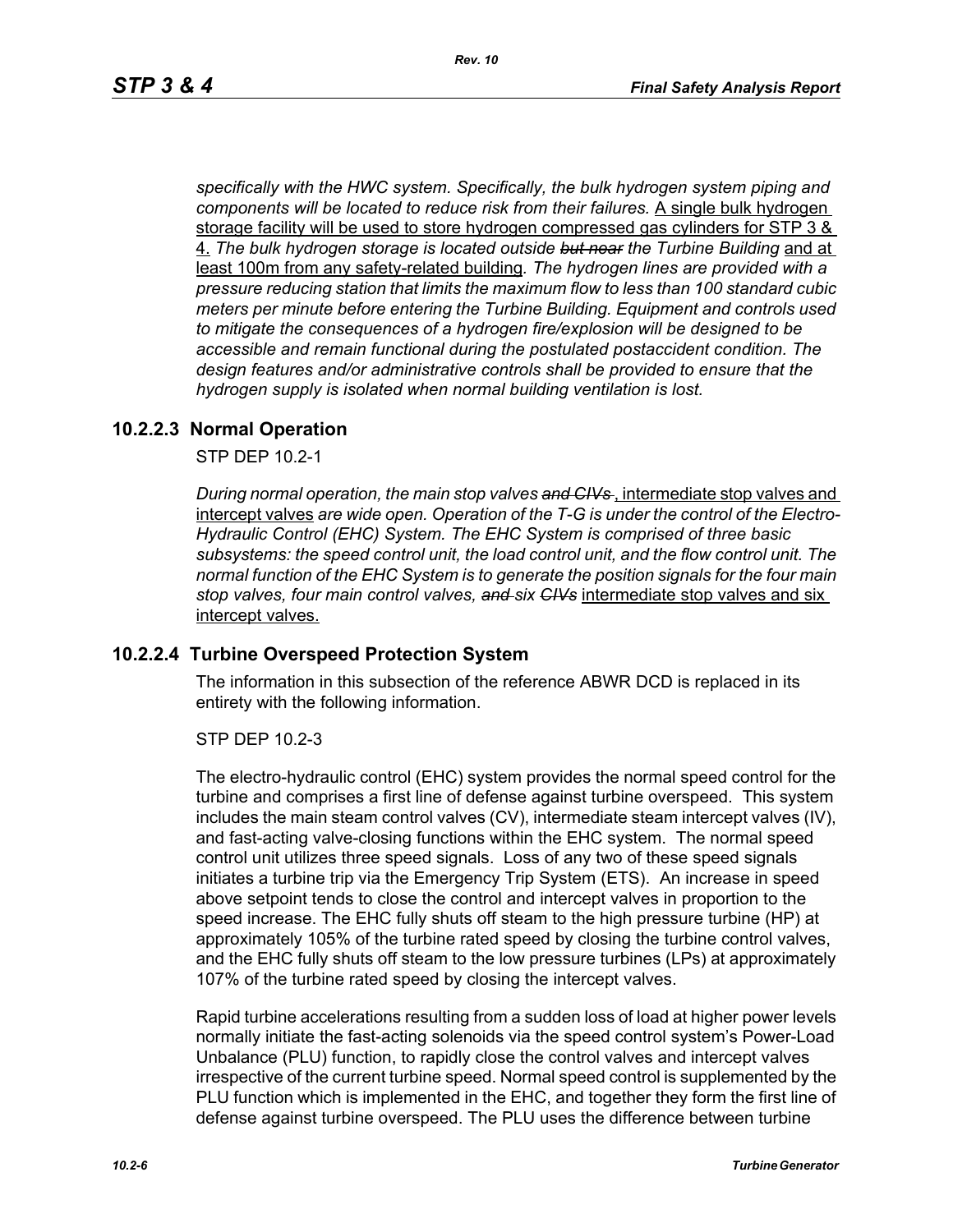power and load indications, which are high pressure turbine exhaust steam pressure and generator current, respectively, to cause fast closure of the turbine control valves and intercept valves when the difference between power and load exceeds approximately 40%, to limit overspeed in the event of a full load rejection. A load rejection below approximately 40% power (reactor trip threshold) will not result in a PLU actuation and subsequent control valve fast closure. Instead, it will result in normal control valve closure under normal servo control to prevent turbine speed from exceeding the primary overspeed trip setpoint of 110%; and will result in opening of the turbine bypass valves for reactor pressure control.The normal speed control system, including the PLU function, is designed to limit peak overspeed resulting from a loss of full load, to at least 2% below the overspeed trip set point. Typically, this peak speed is in a range of 105-108% of rated speed, and the overspeed trip set point is typically close to 110% of rated speed. All turbine steam control and intercept valves are fully testable during normal operation. The fast closing feature, provided by action of the fast-acting solenoids, is testable during normal operation.

If the normal speed control and the PLU function should fail, the turbine primary and emergency overspeed trip devices close the steam admission valves (turbine stop, control, intermediate stop and intercept valves) and the extraction steam non-return valves through the actuation of the air relay dump valve. This turbine overspeed protection system, which includes the diverse primary and emergency turbine overspeed protection functions, comprises the second line of defense against turbine overspeed. This overspeed protection system is designed to ensure that even with failure of the normal speed control system, the resulting turbine speed does not exceed 120% of rated speed. In addition, the components and circuits comprising the turbine overspeed protection system are testable when the turbine is in operation.

The primary trip function is independent and diverse from the emergency trip function as explained below (refer to Figure 10.2-5, Turbine Overspeed Trip System Functional Diagram). Two-out-of-three logic is employed in both the primary and emergency overspeed trip circuitry. Each trip function can de-energize its associated trip pilot valve solenoids of the electro-hydraulic Emergency Trip Device (ETD). The ETD is composed of two independent trip valves, each with two normally energized fail-safe solenoids. For each trip valve, each trip pilot valve solenoid is powered from a separate power source. The solenoids de-energize in response to detection of an overspeed condition by the turbine speed control logic. De-energization of both trip pilot valve solenoids is necessary to cause the spool in their respective trip valve to reposition, which depressurizes the emergency trip fluid system, rapidly closing all steam inlet valves and indirectly closing the steam extraction nonreturn valves. Accordingly, the repositioning of only one of the two trip valves is necessary to trip the main turbine. A single electrical component failure does not compromise trip protection, and does not result in a turbine trip. Each trip valve in the ETD is testable while the turbine is in operation.

The diverse primary overspeed trip function utilizes three passive speed sensors that are separate from the active speed sensors used for normal speed control and emergency trip function. Speed sensors are diverse (passive and active sensors) between primary overspeed and emergency overspeed trip. Speed sensing for primary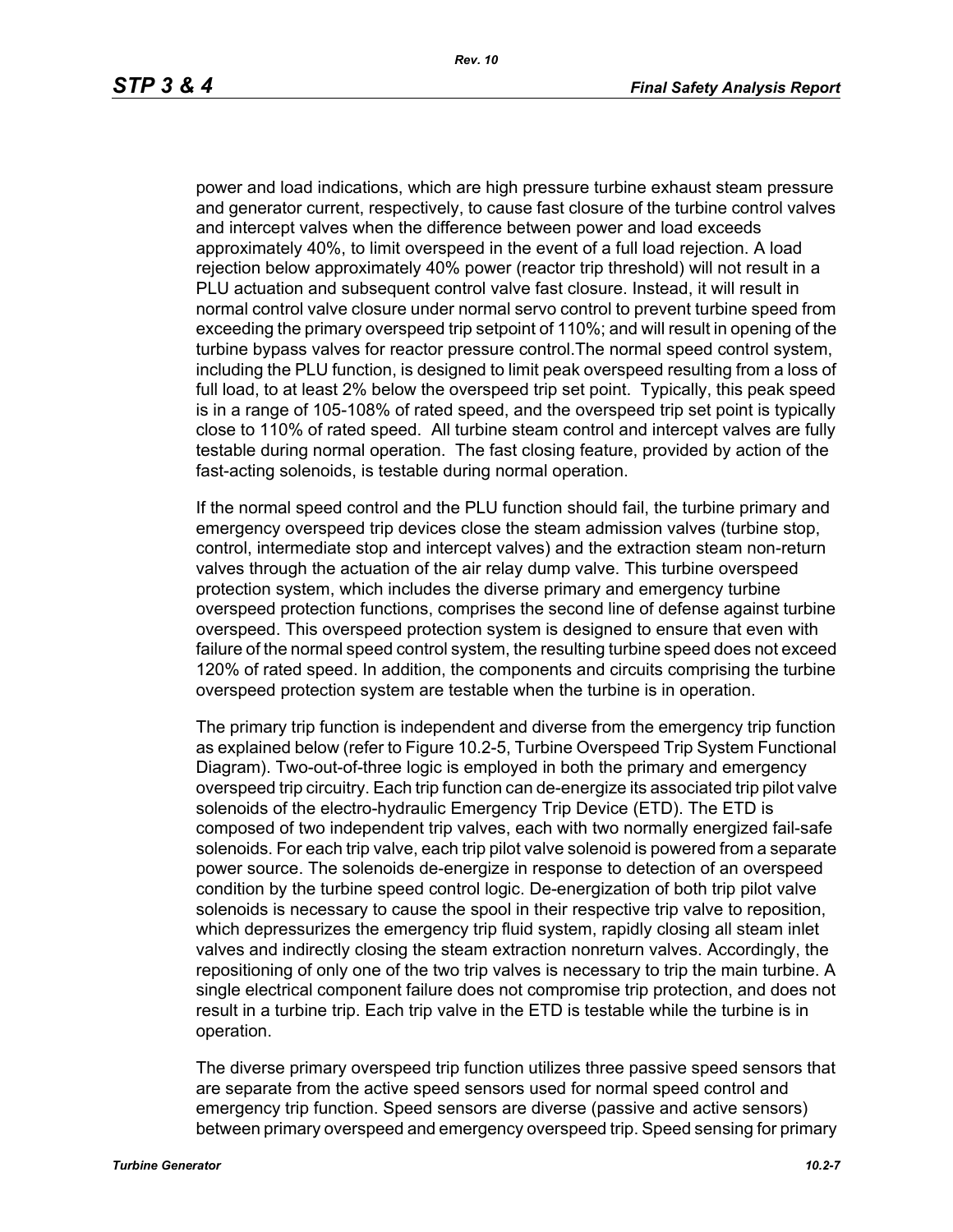and emergency overspeed trip functions also use separate speed wheels (refer to Figure 10.2-5). Each speed signal for the primary trip function is compared to a speed setpoint of approximately 110% of rated speed, and produces trip signals arranged in two-out-of-three logics, to de-energize both trip pilot valve solenoids of one of the two trip valves of the ETD. Both trip pilot valve solenoids must be de-energized to trip the associated trip valve. The ETD has two redundant trip valves. Tripping of either redundant trip valve will drain the emergency trip fluid, resulting in a turbine trip.

The emergency overspeed trip function is the redundant backup electrical overspeed trip and uses three active magnetic pickups to sense turbine speed that are separate from those used by the primary overspeed trip function. The speed setpoint for the emergency overspeed trip function is approximately 111% of rated speed.

The control signals from the two turbine-generator overspeed trip functions are isolated from, and independent of, each other. The two overspeed trip functions use diverse electronic means (hardware and software/firmware) to eliminate common cause failures from rendering the trip functions inoperable. The two overspeed trip systems are installed in separate cabinets, each with redundant uninterruptable power sources.

The emergency electrical overspeed trip function uses the same turbine speed sensing techniques and the same speed sensors as the normal speed control system. The normal speed controllers and emergency overspeed protection trip controllers may be located in the same cabinet (refer to Figure 10.2-5). However, the control signals from the normal speed control system and the trip signals from the emergency overspeedprotection trip function are separate from each other. This means that the emergency overspeed protection trip function is implemented in three separate trip controllers, and that these trip controllers are separate from the normal speed controllers, so that the control signals from the two systems are isolated from, and independent of, each other. The trip output signals from the trip controllers are arranged in two-out-of-three logic to de-energize the trip pilot valve solenoids of one of the two trip valves in the ETD to cause a turbine trip. Redundant power sources are provided for the trip controllers and normal speed controllers. Loss of power to one trip controller will result in a single channel trip signal to the two-out-of-three trip logic with no turbine trip. Functional independence of the normal speed control system and the emergency overspeed trip system is assured in that failure of the normal speed controllers does not affect the ability of the emergency overspeed trip function.

The overspeed sensing devices are located in the turbine front bearing standard, and are therefore protected from the effects of missiles or pipe breakage. The hydraulic lines are fail-safe; if one were to be broken, loss of hydraulic pressure would result in a turbine trip. The ETD is also fail-safe. Each trip valve transfers to the trip state on a loss of power to both of its associated trip pilot valve solenoids, resulting in a turbine trip. These features provide inherent protection against failure of the overspeed protection system caused by low trajectory missiles or postulated piping failures.

Each turbine extraction line is reviewed for potential energy and contribution to overspeed. The number and type of extraction non-return valves required for each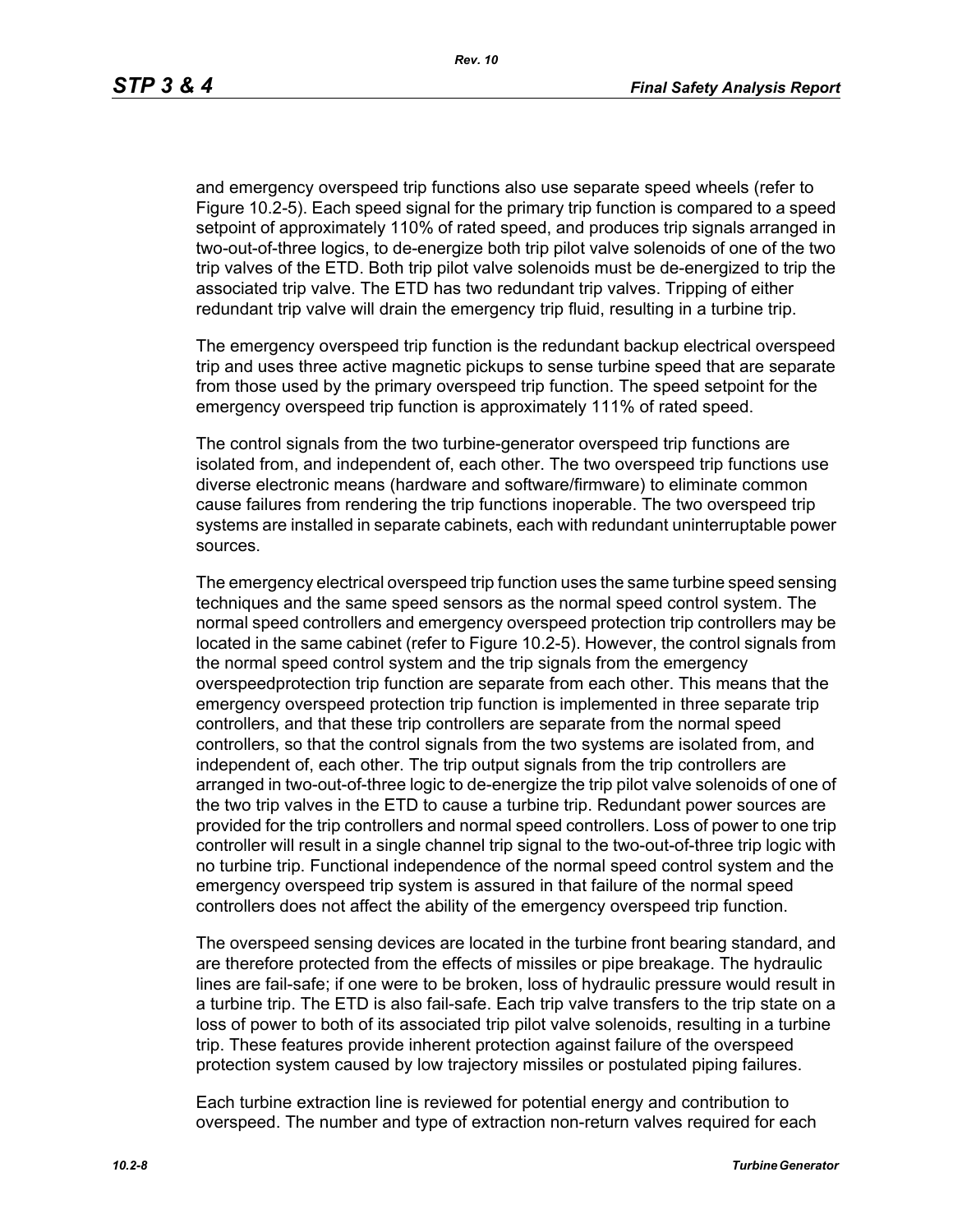extraction line are specified based on the enthalpy and mass of steam and water in the extraction line and feedwater heater. Higher energy lines are provided with powerassisted closed non-return valves, controlled by an air relay dump valve, which in turn, is activated by the emergency trip fluid system. The air relay dump valve, actuated on a turbine trip, dumps air from the extraction non-return valve actuators to provide rapid closing. The closing time of the extraction non-return valves is sufficient to minimize steam contribution to the turbine overspeed event.

The following component redundancies are employed to guard against excessive overspeed:

- (1) Main stop valves/control valves
- (2) Intermediate stop valves/intercept valves
- (3) Normal speed control/primary overspeed control/emergency overspeed control
- (4) Fast-acting solenoid valves/emergency trip fluid system (emergency trip device)
- (5) Speed control signals/primary overspeed trip/emergency overspeed trip
- (6) Spring assisted non-return check valves where needed/ air relay dump valve for spring assisted non-return valves

The main stop valves and control valves provide full redundancy in that these valves are in series and have independent control signals and operating mechanisms. Closure of all four stop valves or all four control valves effectively shuts off all main steam flow to the HP turbine. The intermediate stop and intercept valves are also fully redundant in that they are in series and have separate control signals and operating mechanisms. Closure of either valve or both valves in each of the six sets of intermediate stop and intercept valves effectively shuts off steam flow to the three LP turbines. This arrangement is such that failure of a single valve to close does not result in a maximum speed in excess of design limits. To ensure water flashing to steam from the feedwater heaters, moisture separators/reheaters, and the gland seal evaporator does not contribute to acceleration of the turbine after a trip, spring assisted non-return check valves are installed on lines that could contain high amounts of entrained energy.

The following is a summary of the shared hydraulic components and system interfaces.

- The fluid trip system supply (FTS) provides hydraulic fluid to the trip valves. Failure of this supply line will fail safe because loss of oil pressure will cause all valves to fast close.
- **The hydraulic power unit (HPU) has one central reservoir, two redundant pumps,** associated filters and control valves. These pumps supply high-pressure hydraulic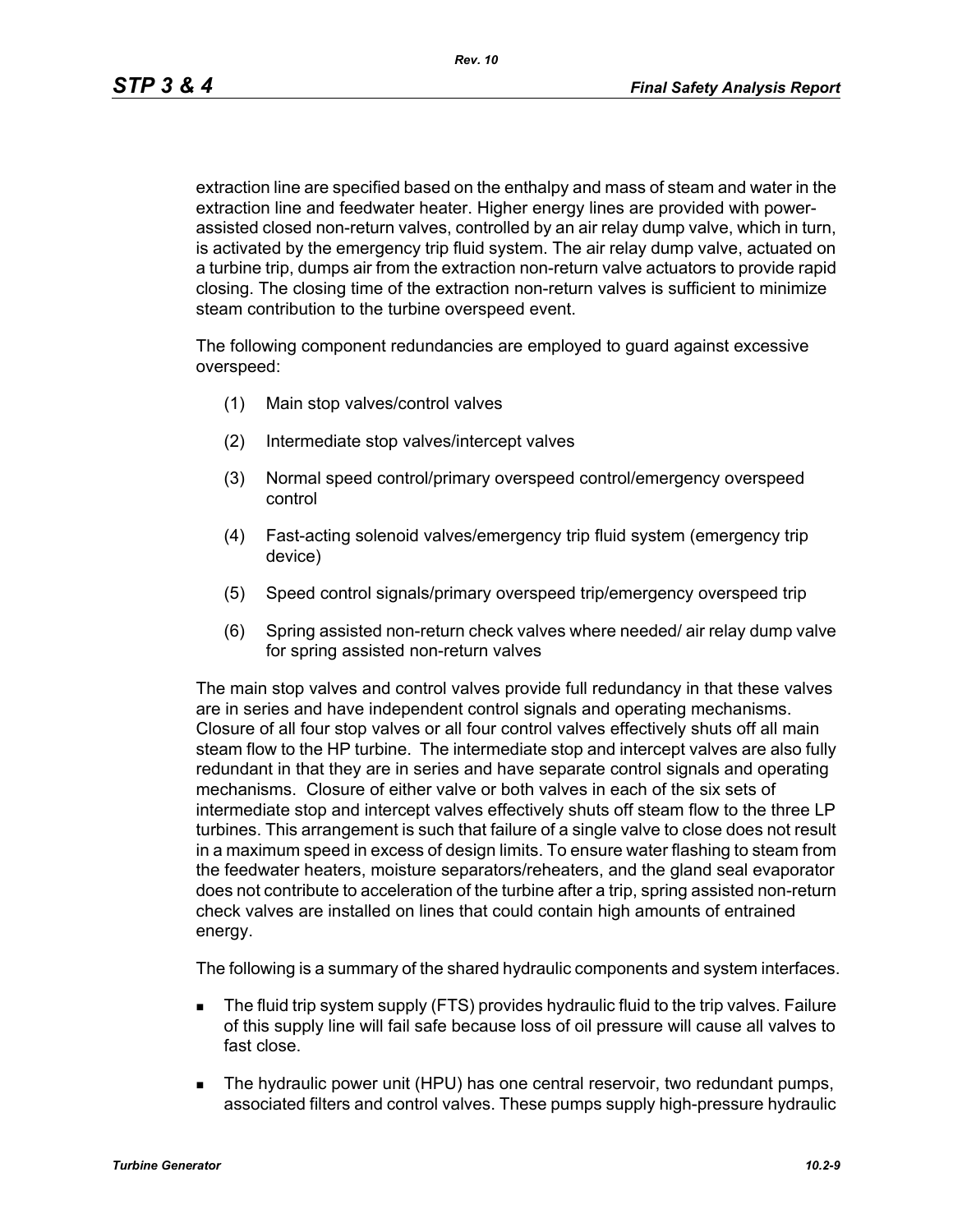fluid for the fluid trip system, normal control of turbine valves and the main steam bypass valves.

- There is one hydraulic fluid drain header for the main stop valves (MSV) and one drain header for the control valves (CV). These two headers drain to the HPU reservoir through a common drain line.
- There is one hydraulic fluid drain header for three intermediate stop valves (ISV) and three intercept valves (IV), with one common drain line to the HPU reservoir. A similar arrangement exists for the other three ISVs and three IVs.
- **The hydraulic fluid drain headers and drain lines are large diameter pipes, and are** arranged with the appropriate slope to drain to the HPU reservoir.
- Each pair of ISVs and IVs share a common valve body, also referred to as a CIV, but each valve has its own separate valve disk, actuator, and instrumentation. The ISVs and IVs operate separately from each other as discussed in COLA Part 2, Tier 2, Subsection 10.2.2.2.
- The trip valves and lockout valves drain emergency trip system (ETS) fluid to a common drain header, where it is drained to the HPU reservoir through a common drain pipe. The header drain will be a one-inch nominal, or greater, pipe.
- The drain header has one vent line to the HPU reservoir
- Periodic surveillance testing of valves and trip devices ensure that the drain lines are not plugged.
- There is one air relay dump valve that controls air to the steam extraction non-return valves. Venting of the air through the air relay dump valve will enable spring assisted closure of the non-return valves. The instrument air system supplies clean and filtered air to the non-return valves and the relay dump valve. See COLA Part 2, Tier 2, Subsection 9.3.6 for more details of the instrument air system. The extraction non-return valves are check valves and, should the air fail to vent, they would close on reverse flow without the spring assist.

# **10.2.2.5 Turbine Protection System**

STP DEP 10.2-3

*In addition to the overspeed trip signals discussed, the ETS closes the main stop*  valves *and control valves*,*and the CIVs* intermediate stop valves and intercept valves, and the extraction non-return valves *to shut down the turbine on the following signals.*

- *(1) Emergency*Manual *trip pushbutton*switch *in* the *control room*
- *(2) Moisture Separator high level*
- *(3) High condenser pressure*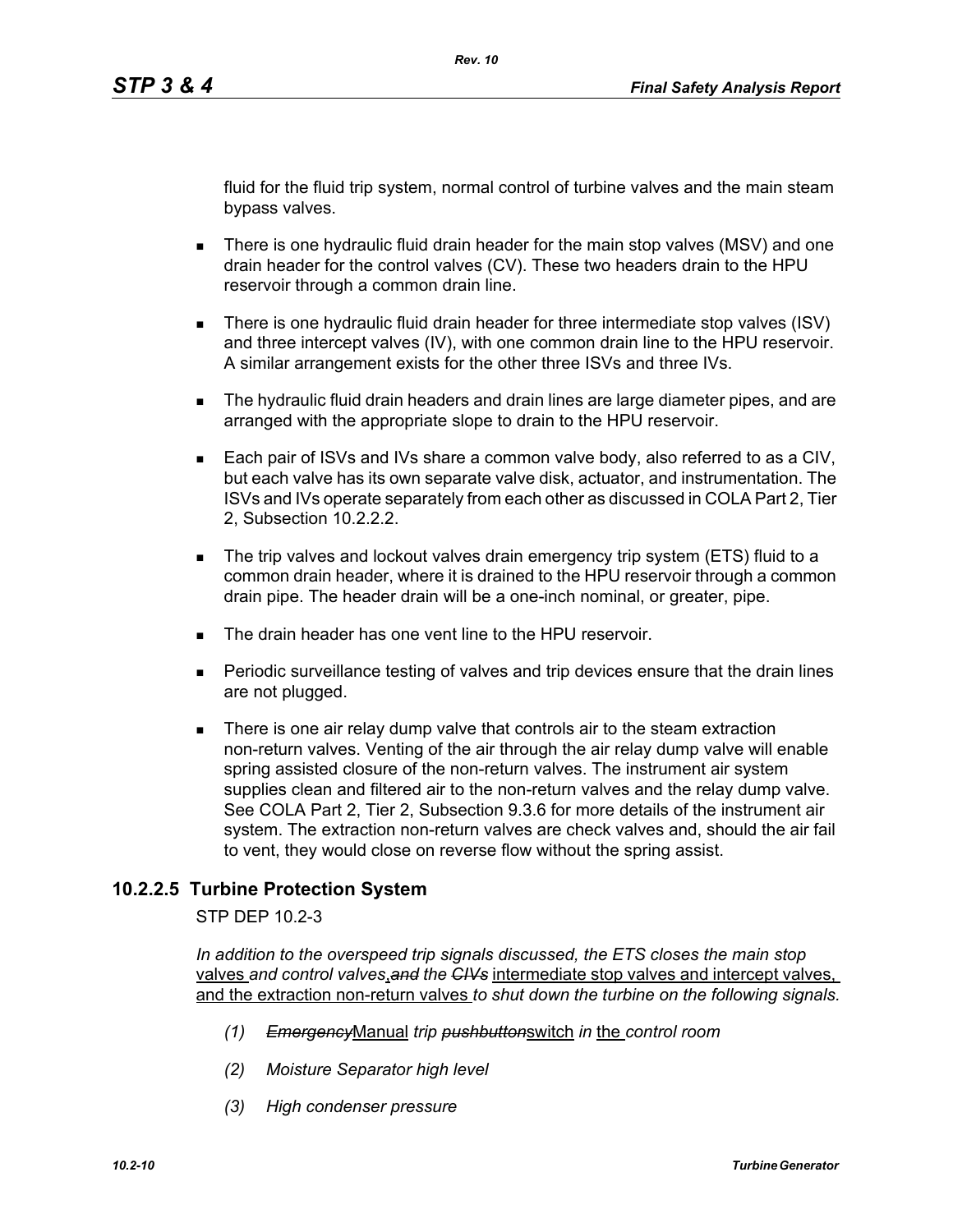- *(4) Low lube oil pressure*
- *(5) LP turbine exhaust hood high temperature*
- *(6) High reactor water level*
- *(7) Thrust bearing wear*
- *(8) Overspeed (electrical and mechanical)* Not Used
- *(9) Manual* Manual *trip handle on* switch near the *front standard*
- *(10) Loss of stator coolant*
- *(11) Low hydraulic fluid pressure*
- *(12) Any* Selected *generator trip*
- *(13) Loss of EHC electrical power*
- *(14) Excessive turbine shaft vibration*
- *(15) Loss of two* of the three *speed signals* that are shared by the normal speed control and emergency overspeed trip functions
- *(16) Loss of two pressure control channels*

*All of the above trip signals except* generator trips, loss of power, and *vibration and manual trips use 2/3 or 2/4* two-out-of-three *coincident trip logic.*

*When the ETS is activated, it overrides all operating signals and trips the main stop and*valves, *control valves, and combined intermediate* stop valves, and intercept *by way of their disk/dump valves.* The extraction non-return valves also close by venting air through the relay dump valve.

The manual trip switches in the control room and near the front standard are directly hardwired to interrupt power to the trip pilot valve solenoids, resulting in dumping of the ETS fluid and a turbine trip.

#### **10.2.2.6 Turbine-Generator Supervisory Instruments**

STP DEP 10.2-1

*Although the turbine is not readily accessible during operation, the turbine supervisory instrumentation is sufficient to detect any potential malfunction. The turbine supervisory instrumentation includes monitoring of the following:*

*(13) Exciter* Collector *air temperatures*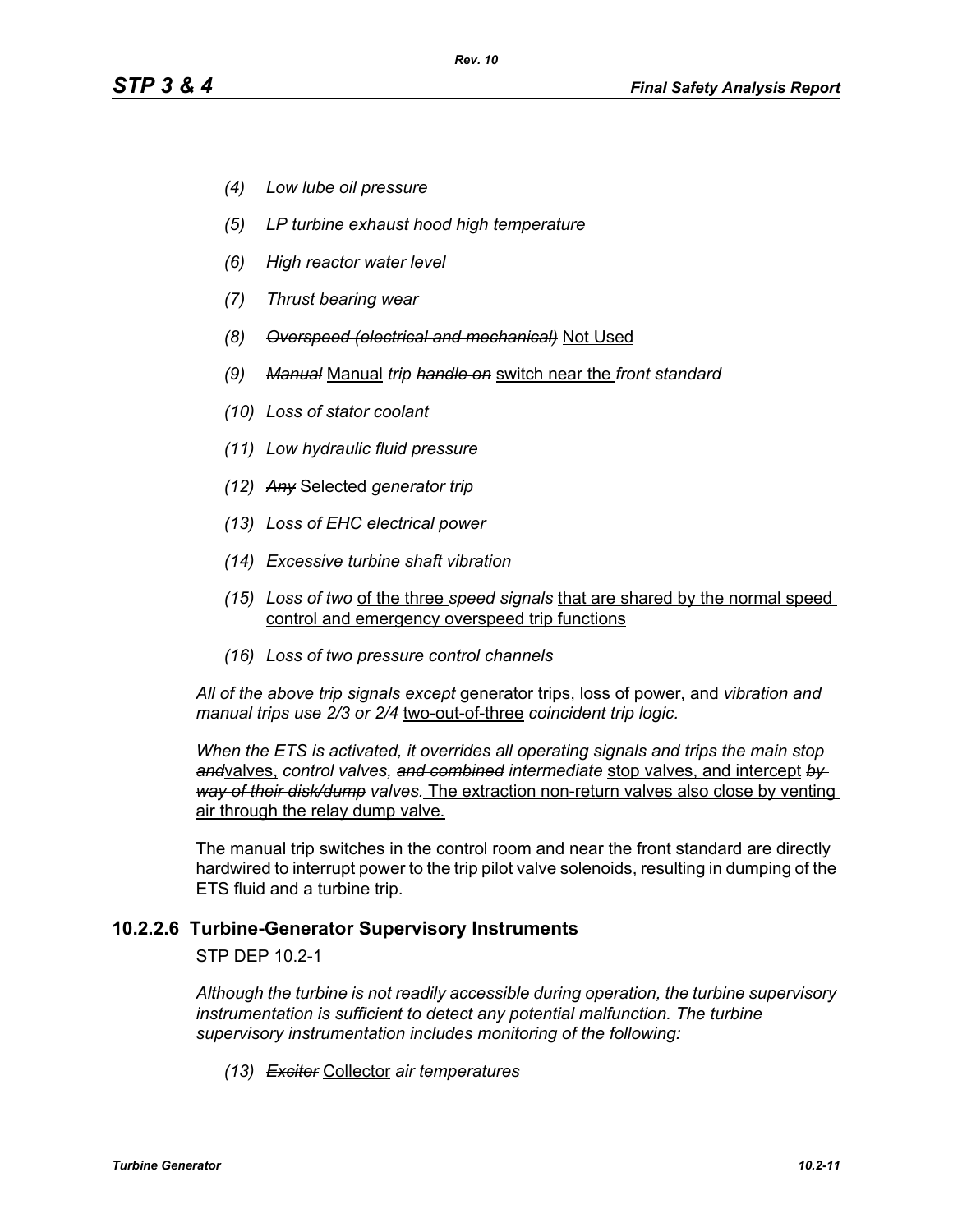# **10.2.2.7 Testing**

STP DEP 10.2-3

*The electrical and mechanical* Primary and Emergency *overspeed trip* circuits and *devices can be tested remotely at* shut down, *rated speed* and *under load, by means of controls on the EHC test panel.*in the Main Control Room. *Operation of the overspeed protection devices under controlled, overspeed* speed *conditions* is checked at startup and after each refueling or major maintenance outage. **In some** cases, operation of the overspeed protection devices can be tested just prior to shutdown, thus negating the need to test overspeed protection devices during subsequent startup, if no maintenance is performed affecting the overspeed trip circuits and devices.

During refueling, or maintenance shutdowns, coinciding with the in-service inspection schedule required by Section XI of the ASME Code for reactor components, at intervals defined in Subsection 10.2.3.6, at least one main steam stop valve, one turbine control valve, one intermediate stop valve, and one intercept valve are dismantled to conduct visual and surface examinations of valve seats, disks and stems. If unacceptable flaws or excessive corrosion is found in a valve, all other valves of that type are dismantled and inspected. Valve bushings are inspected and cleaned, and bore diameters checked for proper clearance.

Main stop valves and turbine control valves, intercept valves and intermediate stop valves are exercised quarterly (or as required by the missile probability analysis) by closing each valve and observing the remote valve position indicator for fully CLOSED position status. This test also verifies operation of the fast close function of each main steam stop, turbine control, intercept and intermediate stop valve during the last few percent of valve stem travel.

Access to required areas outside of the turbine shielding is provided on the turbine floor under operating conditions.

*Provisions for testing each of the following devices while the unit is operating are included:*

- *(1) Main stop valves and control valves*
- *(2) Turbine bypass valves*
- *(3) Low pressure turbine combined intermediate* stop and intercept *valves (CIVs)*
- *(4) Overspeed governor* Emergency trip devices
- *(5) Turbine extraction nonreturn valves*
- *(6) Condenser vacuum trip system* Not Used
- *(7) Thrust bearing wear detector* Not Used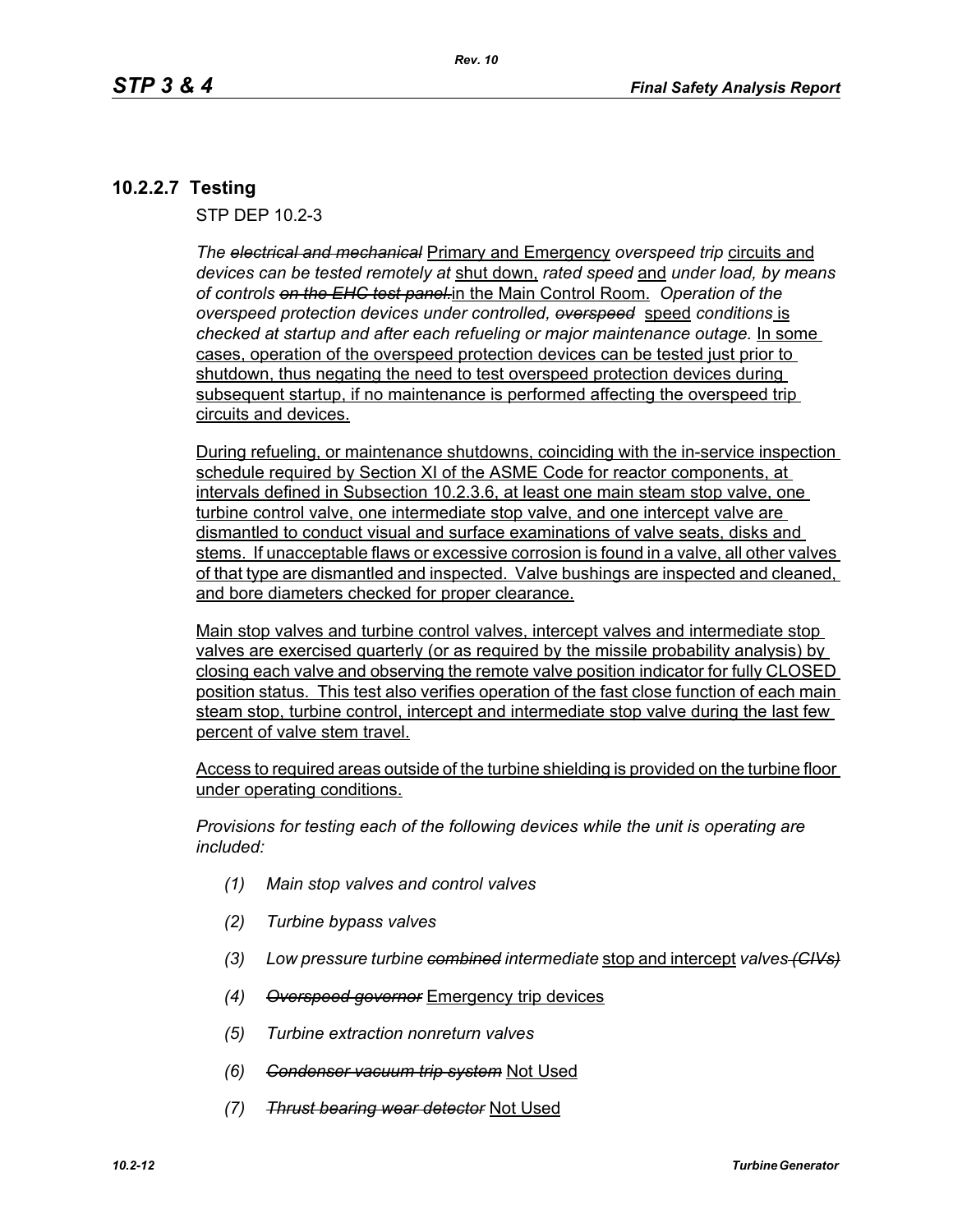- *(8) Remote trip solenoids* Not Used
- *(9) Lubricating oil pumps*
- *(10) Control fluid pumps*

### **10.2.3.1 Materials Selection**

STP DEP 10.2-2

*Since actual levels of FATT and Charpy V-notch energy vary depending upon the size of the part, and the location within the part, etc., these variations are taken into account in accepting specific forgings for use in turbines for nuclear application. The fracture appearance transition temperature (50% FATT), as obtained from Charpy tests performed in accordance with specification ASTM A-370, will be no higher than - 17.8°C for low-pressure turbine disks. The Charpy V-notch energy at the minimum operating temperature of each low-pressure disk in the tangential direction should be at least 81.4 Nm.*

Low-pressure turbine wheel (disc) forgings are made from vacuum treated Ni-Cr-Mo-V alloy steel forgings. The fracture appearance transition temperature (50% FATT), as obtained from Charpy tests performed in accordance with ASTM A-370, will be no higher than 0ºF for low-pressure turbine wheel (disc) forgings. The Cv energy at the minimum operating temperature will be at least 60 ft-lbs for a low-pressure turbine wheel (disc) forging. A minimum of three Cv specimens will be tested in accordance with specification ASTM A-370 to determine this energy level. The determination of FATT is used in lieu of nil-ductility transition temperature methods.

Large integral rotors are also made from vacuum treated Ni-Cr-Mo-V alloy steel forgings. Their larger size limits the achievable properties. The fracture appearance transition temperature (50% FATT), as obtained from Charpy tests performed in accordance with ASTM A-370, will be no higher than +40ºF for large integral forgings. The Cv energy at the minimum operating temperature will be at least 45 ft-lbs for a large integral rotor forging. A minimum of three Cv specimens will be tested in accordance with specification ASTM A-370 to determine this energy level.

Current turbine designs utilize rotors produced from large integral forgings. Future turbine designs may include fabricated rotors produced from multiple wrought components. Acceptable material properties will be consistent with component size and fabrication method.

# **10.2.3.2 Fracture Toughness**

STP DEP 10.2-2

*Stress calculations include components due to centrifugal loads, interference fit, and thermal gradients where applicable. The ratio of material fracture toughness, KIC (as derived from material tests on each major part or rotor), to the maximum tangential stress* intensity *at speeds from normal to 115% of rated speed* design overspeed *is at least 10 mm1/2* 2 at minimum operating temperature. The fracture toughness (KIC)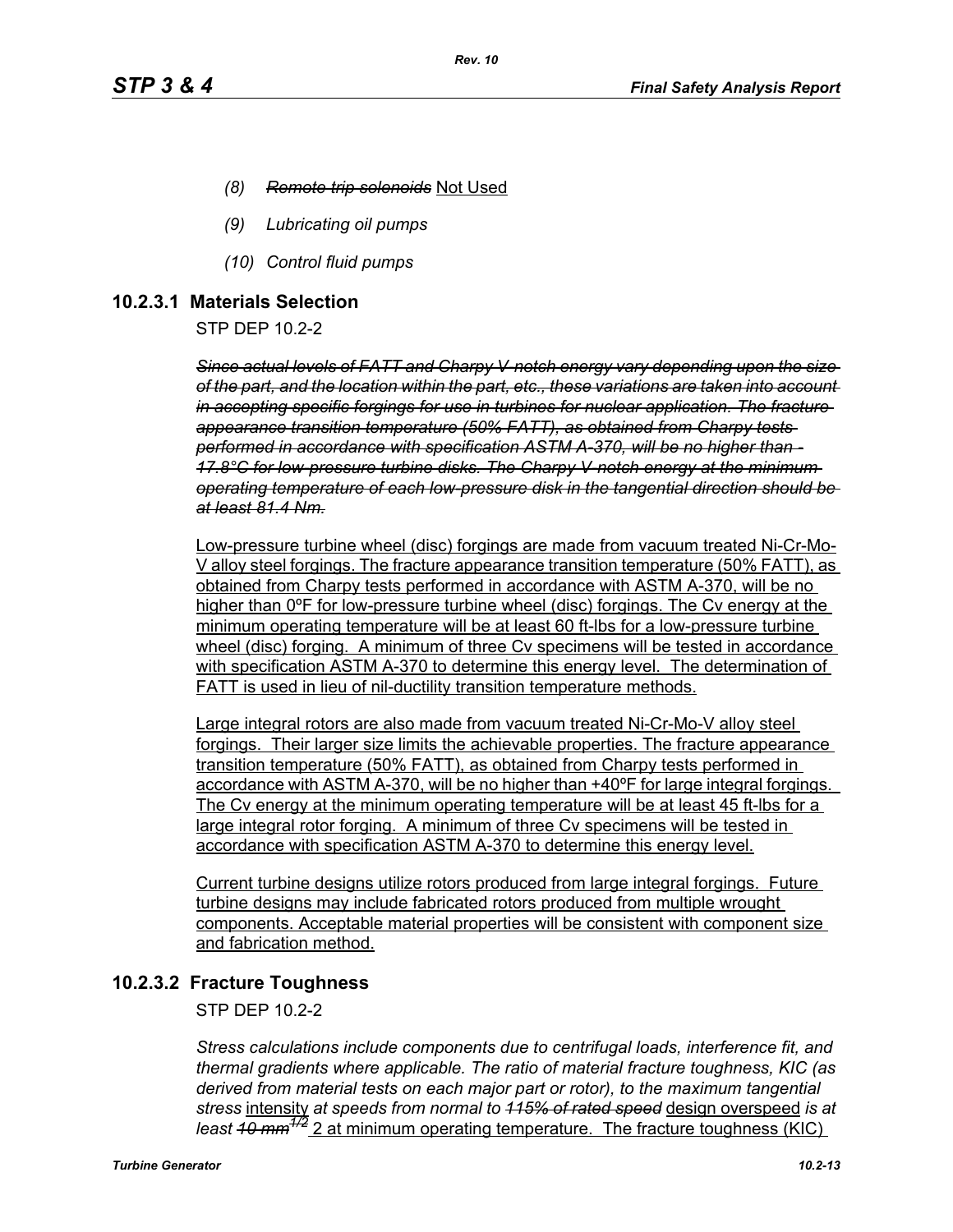value is determined using a value of deep-seated FATT based on the measured FATT values from trepan specimens, and a correlation factor obtained from historical integral rotor test data.

*Adequate material facture toughness needed to maintain this ratio is assured by destructive tests on material samples using correlation methods which are as conservative, or more so, than those presented in Reference 10.2-1. However, this method of obtaining fracture toughness, KIC, will be used only on materials which exhibit a well-defined Charpy energy and fracture appearance transition curve and strain-rate insensitive. The COL applicant will provide the test data and the calculated toughness curve to the NRC staff for review. (See Subsection 10.2.5.1 for COL license information.)*

*Turbine operating procedures are employed to preclude brittle fracture at startup by ensuring that metal temperatures are (a) adequately above the FATT, and (b) as defined above, sufficient to maintain the fracture toughness to tangential stress ratio at or above 10 mm1/2. Sufficient warmup time is specified in the turbine operating instruction to assure that toughness will be adequate to prevent brittle fracture during startup.* Sufficient warm-up time is specified in the turbine operating instructions to ensure that the above ratio of fracture toughness to stress intensity is maintained during all phases of anticipated turbine operation.

# **10.2.3.3 High Temperature Properties**

STP DEP 10.2-2

*The operating temperatures of* both *the high-pressure* and the low pressure *rotors are below the stress rupture range. Therefore, creep-rupture is not a significant failure mechanism.* 

# **10.2.3.4 Turbine Design**

STP DEP 10.2-2

*The turbine assembly is designed to withstand normal conditions and anticipated transients, including those resulting in turbine trip, without loss of structural integrity. The design of the turbine assembly meets the following criteria:* 

- *(1) Turbine shaft bearings are designed to retain their structural integrity under normal operating loads and anticipated transients, including those leading to turbine trips.*
- *(2) The multitude of natural critical frequencies of the turbine shaft assemblies existing between zero speed and 20% overspeed are controlled in the design and operation so as to cause no distress to the unit during operation.*
- *(3) The maximum tangential stress resulting from centrifugal forces, interference fit, and thermal gradients does not exceed 0.75 of the yield strength of the materials at 115% of rated speed.* The turbine rotor average tangential stress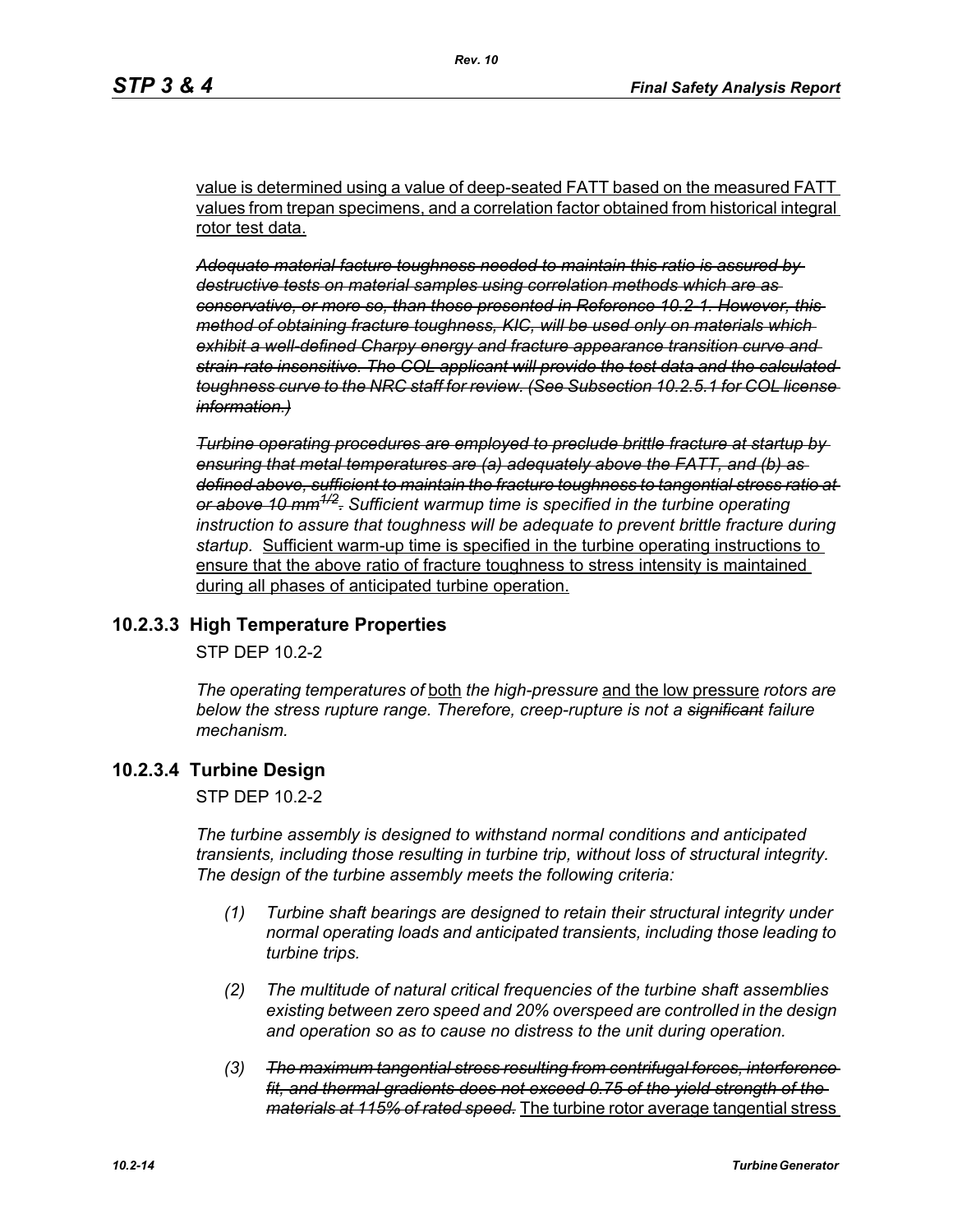(excluding stresses in the blade/wheel region) at design overspeed resulting from centrifugal forces, interference fit (as applicable), and thermal gradients does not exceed 0.75 of the minimum specified yield strength of the material.

- *(4) The design overspeed of the turbine is* at least *5% above the highest anticipated speed resulting from a loss of load. The basis for the assumed design overspeed will be submitted to the NRC staff for review. (See Subsection 10.2.5.2 for COL license information.)*
- *(5) The turbine disk design will facilitate inservice inspection of all high stress regions. The turbine rotor design is based on using solid forged monoblock rotors rather than shrunk-on disks.*

# **10.2.3.5 Preservice Inspection**

STP DEP 10.2-1

*The pre-service inspection procedures and acceptance criteria are as follows.*

- *(1) Forgings are rough-machined with minimum stock allowance prior to heat treatment.*
- *(2) Each finished machined rotor is subjected to 100% volumetric (ultrasonic), and surface visual examinations, using established acceptance criteria. These criteria are more restrictive than those specified for Class 1 components in the ASME Boiler and Pressure Vessel Code, Sections III and V, and include the requirement that subsurface sonic indications are either removed or evaluated to ensure that they will not grow to a size which will compromise the integrity of the unit during its service life.* Forgings undergo 100% volumetric (ultrasonic) examination subject to established inspection methods and acceptance criteria that are equivalent or more restrictive than those specified for Class I components in ASME Code Sections III and V. Subsurface sonic indications are not accepted if found to compromise the integrity of the unit during its service life. Rotor forgings may be bored to remove defects, obtain material for testing and to conduct bore sonic inspection.
- *(3) All finished* Finished *machined surfaces* rotors *are* also *subjected to a* surface and visual examination. Specific portions, including any bores, keyways, or drilled holes, are subject to *magnetic particle test. with no flaw indications permissible* Surface indications are evaluated and removed if found to compromise the integrity of the unit during its service life. All flaw indications in keyways and drilled holes are removed.
- *(4) Each fully bucketed* bladed *turbine rotor assembly is* factory *spin- tested at the highest ainticipated speed resulting from a loss of load* 20% overspeed*.*

*Additional preservice inspections include air leakage tests performed to determine that the hydrogen cooling system is tight before hydrogen is introduced into the generator*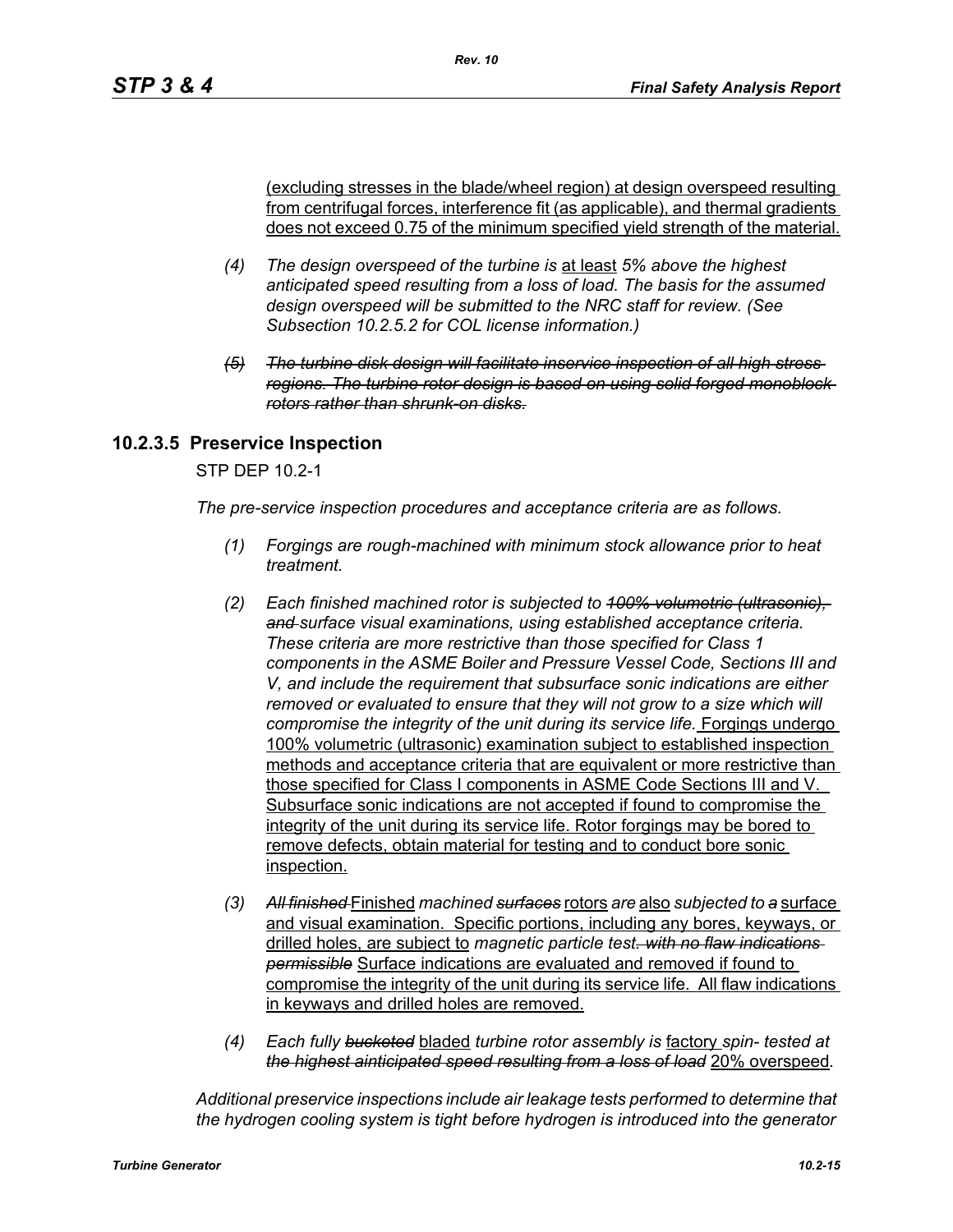*casing. The hydrogen purity is tested in the generator after hydrogen has been introduced. The generator windings and all motors are megger tested. Vibration tests are performed on all motor-driven equipment. Hydrostatic tests are performed on all coolers. All piping is pressure tested for leaks. Motor-operated valves are factory leak tested and inplace tested once installed* Required piping is pressure-tested for leaks.

### **10.2.3.6 Inservice Inspection**

STP DEP 10.2-1

*The inservice inspection program for the turbine assembly includes the disassembly of the turbine and complete inspection of all normally inaccessible parts, such as couplings, coupling bolts, turbine shafts, low-pressure turbine buckets, low-pressure and high-pressure* turbine blades and turbine *rotors. During plant shutdown* (*coinciding with the inservice inspection schedule for ASME Section III components, as required by the ASME Boiler and Pressure Vessel Code, Section XI*)*, turbine inspection is performed in sections during the refueling outages so that in 10 years* a *total inspection has been completed at least once* within the time period recommended by the manufacturer*.* 

The recommended maintenance and inspection program plan for the turbine assembly, valves and controls ensures that the annual turbine generator missile probabilities are maintained at or below the acceptable level (see Subsection 10.2.1).

*This inspection consists of visual*, *and surface* and volumetric *examinations as indicated below:*

- *(1) Visual,* magnetic particle, and ultrasonic *examination of all accessible surfaces of rotors.*
- *(2) Visual*, *and surface* magnetic particle, or liquid penetrant *examination of all low-pressure buckets* turbine blades*.*
- *(3) 100% visual* Visual and magnetic particle *examination of couplings and coupling bolts.*

*The inservice inspection of valves important to overspeed protection includes the following:*

*(1) All main stop valves, control valves, extraction nonreturn valves,* intermediate stop valves and intercept valves *and CIVs will be* are *tested under load. Test controls installed on* in *the main control room turbine panel permit full stroking of the stop valves, control valves, and CIVs* intermediate stop valves and intercept valves*. Valve position indication is provided on the panel* in the main control room*. Some load reduction is* may be *necessary before testing main stop and*valves, *control valves,* intermediate stop valves *and* intercept valves *CIVs. Extraction nonreturn valves are tested by equalizing air pressure*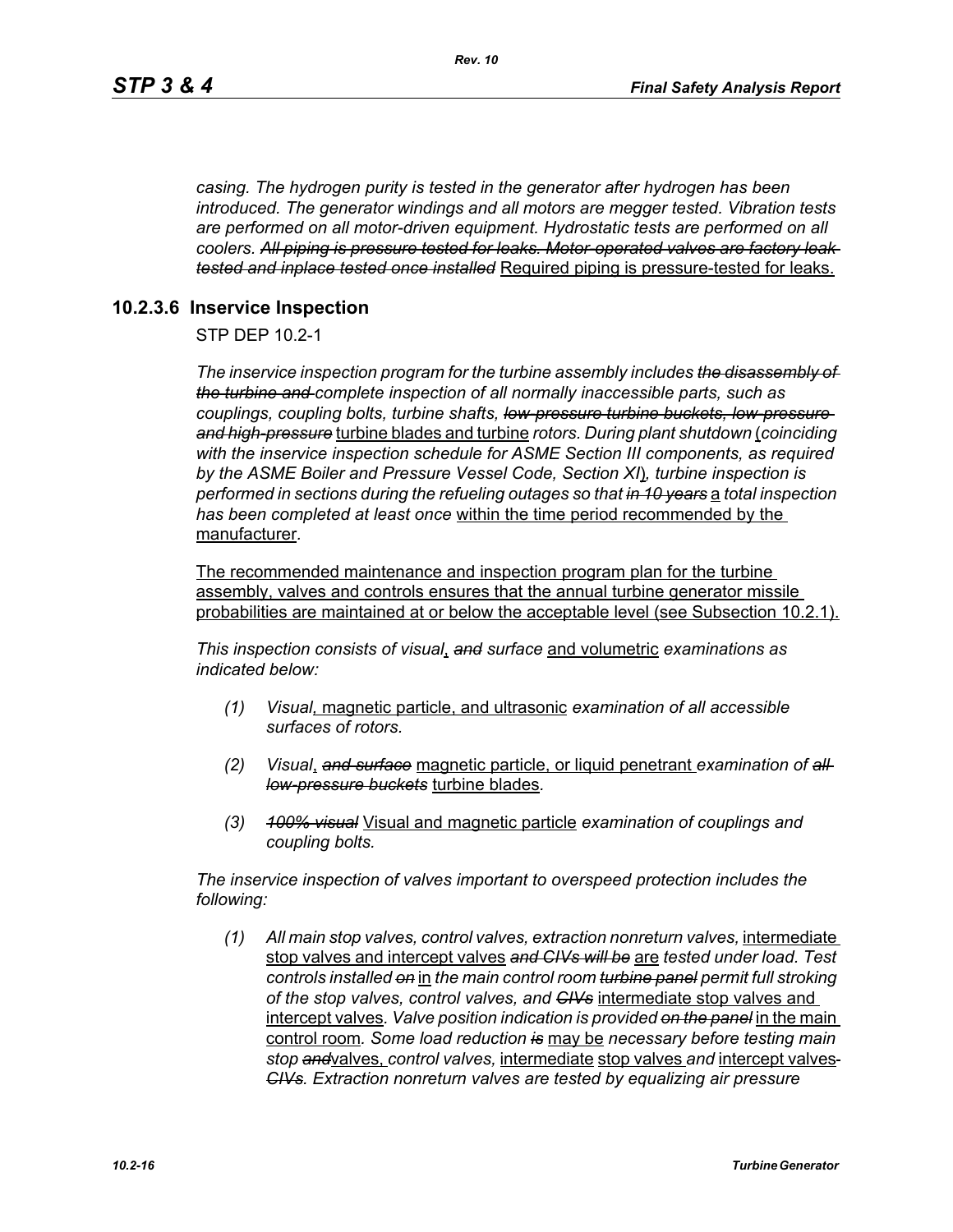*across the air cylinder. Movement of the valve arm is observed upon action of the spring closure mechanism* by the main control room valve position indication*.*

*(2) Main stop valves, control valves, extraction nonreturn valves, and CIVs* intermediate stop valves and intercept valves *will be* are *tested by the COL applicant in accordance with the BWROG turbine surveillance test program,* as required by the turbine missile probability analysis *by closing each valve and observing by the* main control room *valve position indicator* indication *that it* the valves *moves smoothly to a fully closed position. Closure of each main stop valve, control valve*, *and CIV* intermediate stop valve and intercept valve *during test will be* is *verified by direct observation of the* main control room *valve motion* position indication*.* This test also verifies the fast closure function during the last portion of the valve travel.

*Tightness tests of the main stop and control valves are performed at least once per maintenance cycle by checking the coastdown characteristics of the turbine from no load with each set of four valves closed alternately*, or using warm-up steam as an indicator with the valves closed*.* 

*Extraction nonreturn valves are tested at power, using the air supply test solenoid valves, to verify operability.*

*During each refueling outage, the main stop valves, control valves, intermediate stop valves, intercept valves, and nonreturn valves are tested to verify their closure times are less than the times provided in FSAR Section 10.2.2.2.*

*The turbine overspeed protection trip devices are tested quarterly, to verify operability of these devices. The time out of service for either the primary or emergency overspeed protection system for maintenance will be specified in the appropriate maintenance procedure.*

- *(3) All main stop valves, main control valves, and CIVs*, intermediate stop valves, intercept valves, and extraction nonreturn valves are disassembled and visually *will be inspected once during the first three refueling or extended maintenance shutdowns. Subsequent inspections will be* are *scheduled by the COL applicant in accordance with the BWROG turbine surveillance test program* as required by the turbine missile probability analysis*. The inspections will be conducted for:* 
	- *(a) Wear of linkages and stem packings.*
	- *(b) Erosion of valve seats and stems.*
	- *(c) Deposits on stems and other valve parts which could interfere with valve operation.*
	- *(d) Distortions, misalignment* or cracks*.*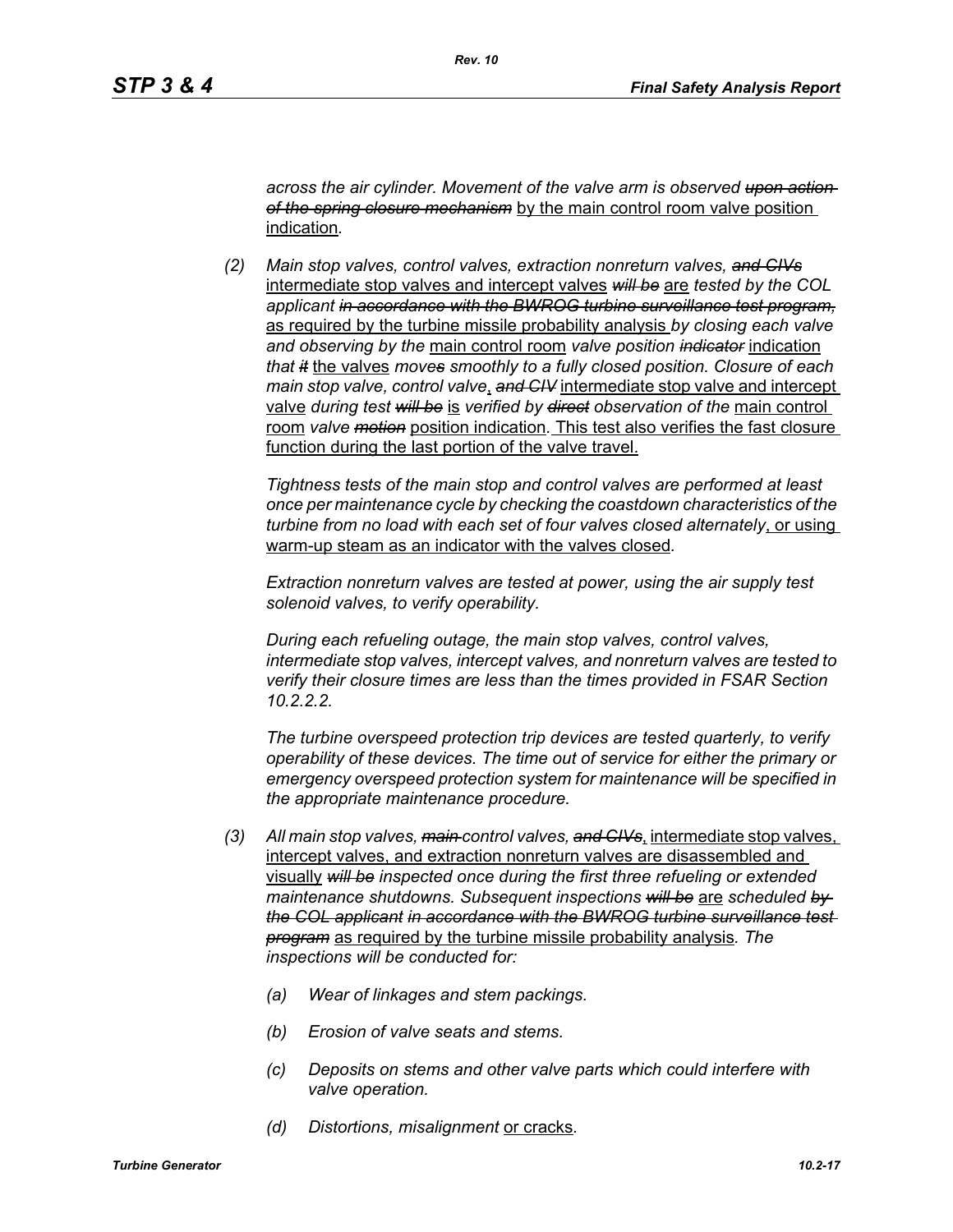*Inspection of all valves of one* <u>functional *type* (i.e., stop, control, intercept, nonreturn)</u> are *will be conducted if any unusual condition is discovered* for any detrimental, unusual condition (as defined by the turbine valve in-service inspection program) if one is discovered during the inspection of any single valve*.*

### **10.2.4 Evaluation**

STD DEP T1 2.4-2

STP DEP 3.5-1

The probability of a turbine missile adversely impacting SSCs important to safety will be maintained less than  $1x10^{-7}$  per year as discussed in Subsection 3.5.1.1.1.3, which meets the guidelines of Regulatory Guide 1.115 for not considering turbine missile damage to specific components. Refer to Subsection 3.5.1.1.1.3 for a discussion of compliance with Standard Review Plan 3.5.1.3 and the guidelines of Regulatory Guide 1.115. Thus failure of a turbine generator should not preclude the safe shutdown of the reactor.

*Since there is*are *no nuclear safety-related mechanical equipment in the turbine*essential systems or components located in the condenser expansion joint *area and since the condenser is at subatmospheric pressure during all modes of turbine operation, failure of the joint will have no adverse effects on nuclear safety related equipment.*

# **10.2.5 COL License Information**

#### **10.2.5.1 Low Pressure Turbine Disk Fracture Toughness**

The following site-specific supplement addresses COL License Information Item 10.1.

In accordance with 10 CFR 50.71(e), STPNOC will update the FSAR to identify the asbuilt turbine material property data that supports the material properties used in the turbine rotor design specified in Subsection 10.2.3.2, after procurement and prior to initial fuel load (COM 10.2-1). Operating procedures to assure sufficient turbine warmup time as required by Subsection 10.2.3.2, are prepared in accordance with the guidelines in FSAR Section 13.5.

# **10.2.5.2 Turbine Design Overspeed**

The following site-specific supplement addresses COL License Information Item 10.2.

The highest anticipated speed resulting from loss of load is normally in the range of 105-108% of rated speed. Turbine components are designed such that calculated stresses do not exceed the minimum material strength at 120% of rated speed. Turbine rotors are spun to a speed of 120% rated as part of factory balance verification. This is approximately 12% above the highest anticipated speed resulting from loss of load, which meets the design criteria stated in Section 10.2.3.4 Item (4). The valve closure times used in the overspeed calculation are provided in Subsection 10.2.2.2. The turbine steam admission valves are assumed to be initially at valve-wide-open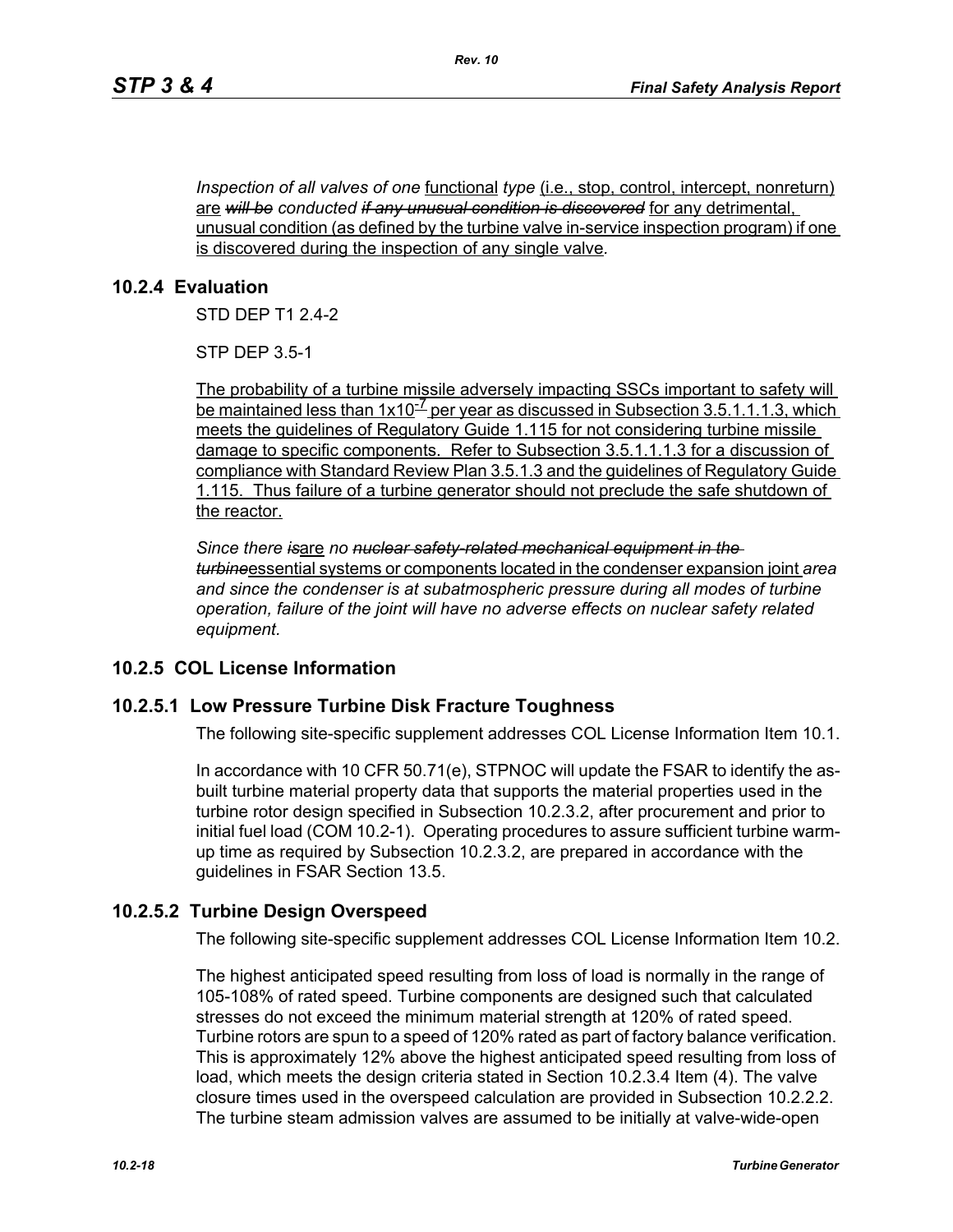positions, which are conservative. The primary overspeed trip and the emergency overspeed trip setpoints are 110% and 111%, respectively.

# **10.2.5.3 Turbine Inservice Test and Inspection**

The following site-specific supplement addresses COL License Information Item 10.3.

Turbine inservice test and inspection requirements are discussed in Subsection 10.2.3.6.

# **10.2.6 References**

The following supplement adds the following references.

- 10.2-3 Electric Power Research Institute, "Guidelines for Permanent BWR Hydrogen Water Chemistry Installations – 1987," EPRI NP-5283-SR-A, September 1987.
- 10.2-4 J. Tominaga, "Analysis of the Probability of the Generation of Missiles from Fully Integral Nuclear Low Pressure Turbines," Toshiba Technical Report UTLR-0008-P, Revision 1, September 2010.
- 10.2-5 K. Jibiki, "Probabilistic Evaluation of Turbine Valve Test Frequency," Toshiba Technical Report UTLR-0009-P, Revision 1, September 2010.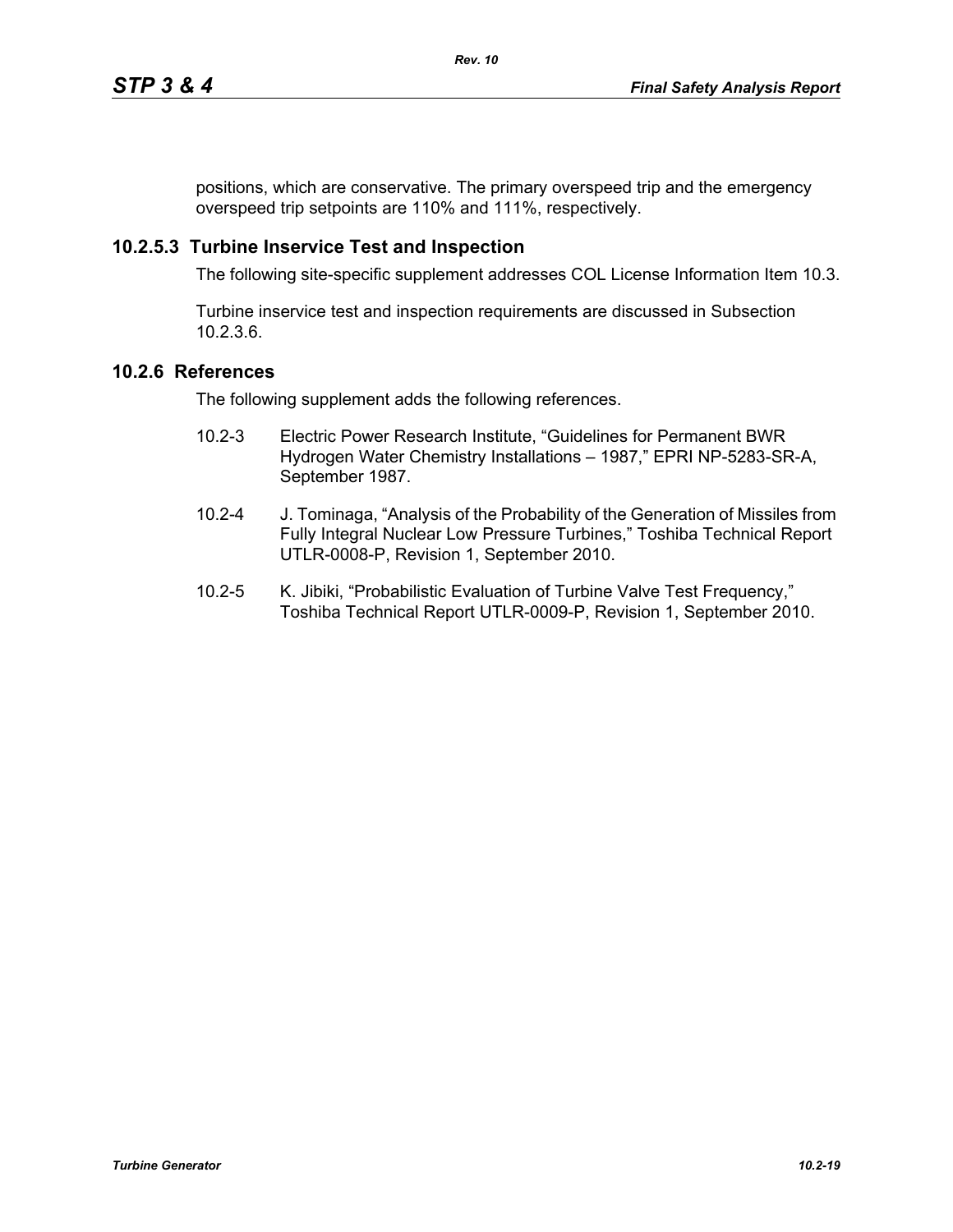

**Figure 10.2-1 Turbine Stop Valve Closure Characteristic**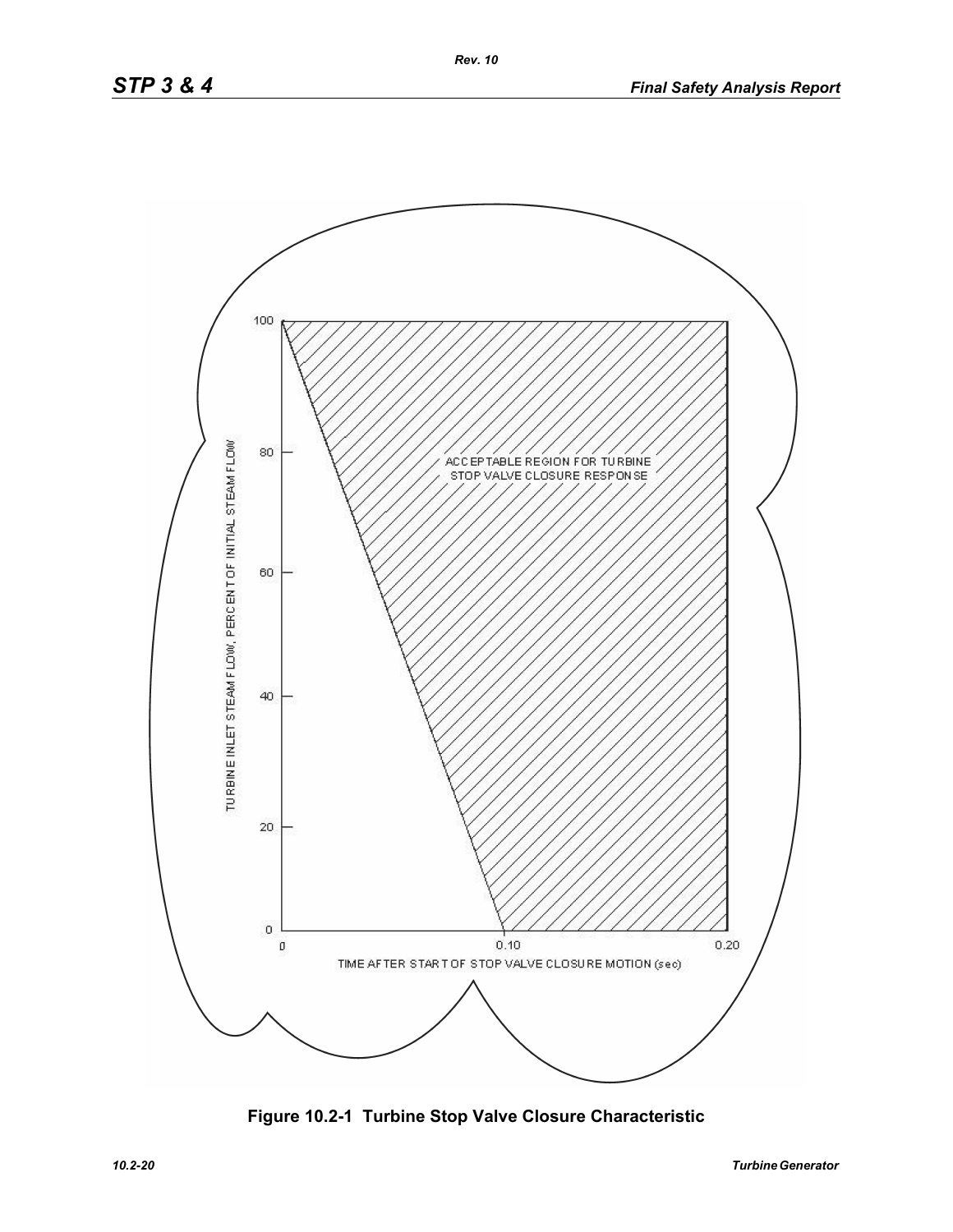



**Turbine Generator** *Turbine Generator 10.2-21*

10.2-21

*STP 3 & 4*